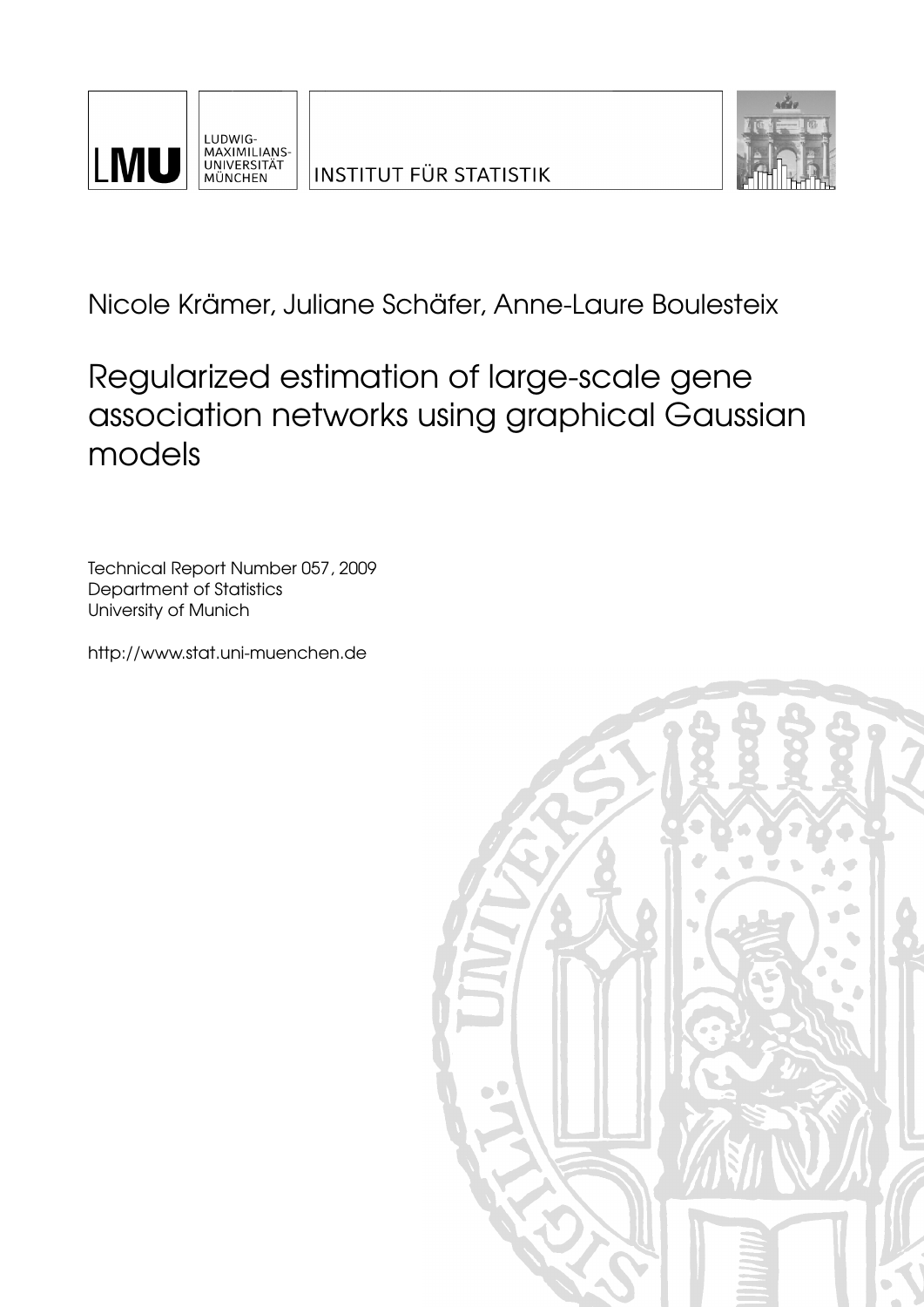## Regularized estimation of large-scale gene association networks using graphical Gaussian models

Nicole Krämer<sup>∗</sup> Juliane Schäfer<sup>†‡</sup> Anne-Laure Boulesteix<sup>§¶</sup>

May 6, 2009

#### Abstract

Background: Graphical Gaussian models are popular tools for the estimation of (undirected) gene association networks from microarray data. A key issue when the number of variables greatly exceeds the number of samples is the estimation of the matrix of partial correlations. Since the (Moore-Penrose) inverse of the sample covariance matrix leads to poor estimates in this scenario, standard methods are inappropriate and adequate regularization techniques are needed. Popular approaches include biased estimates of the covariance matrix and high-dimensional regression schemes, such as the Lasso and Partial Least Squares.

Results: In this article, we investigate a general framework for combining regularized regression methods with the estimation of Graphical Gaussian models. This framework includes various existing methods as well as two new approaches based on ridge regression and adaptive lasso, respectively. These methods are extensively compared both qualitatively and quantitatively within a simulation study and through an application to six diverse real data sets. In addition, all proposed algorithms are implemented in the R package "parcor", available from the R repository CRAN.

Conclusions: In our simulation studies, the investigated non-sparse regression methods, i.e. Ridge Regression and Partial Least Squares, exhibit rather conservative behavior when combined with (local) false discovery rate multiple testing in order to decide whether or not an edge is present in the network. We confirm the Lasso's well known tendency towards selecting too many edges, whereas the two-stage adaptive Lasso is an interesting alternative that provides sparser solutions. On six real data sets, we also clearly distinguish the results obtained using the non-sparse methods and those obtained using the sparse methods where specification of the regularization parameter automatically means model selection. Furthermore, for data that violates the assumption of uncorrelated observations (due to replications), the Lasso and the adaptive Lasso yield very complex structures, indicating that they might not be suited under these conditions.

<sup>∗</sup>Machine Learning Group, Berlin Institute of Technology, nkraemer@cs.tu-berlin.de

<sup>†</sup>Basel Institute for Clinical Epidemiology & Biostatistics, University Hospital Basel, jschaefer@uhbs.ch ‡Seminar for Statistics, ETH Zurich

<sup>§</sup>Department of Medical Informatics, Biometry and Epidemiology, University of Munich, boulesteix@ibe.med.uni-muenchen.de

<sup>¶</sup>Department of Statistics, University of Munich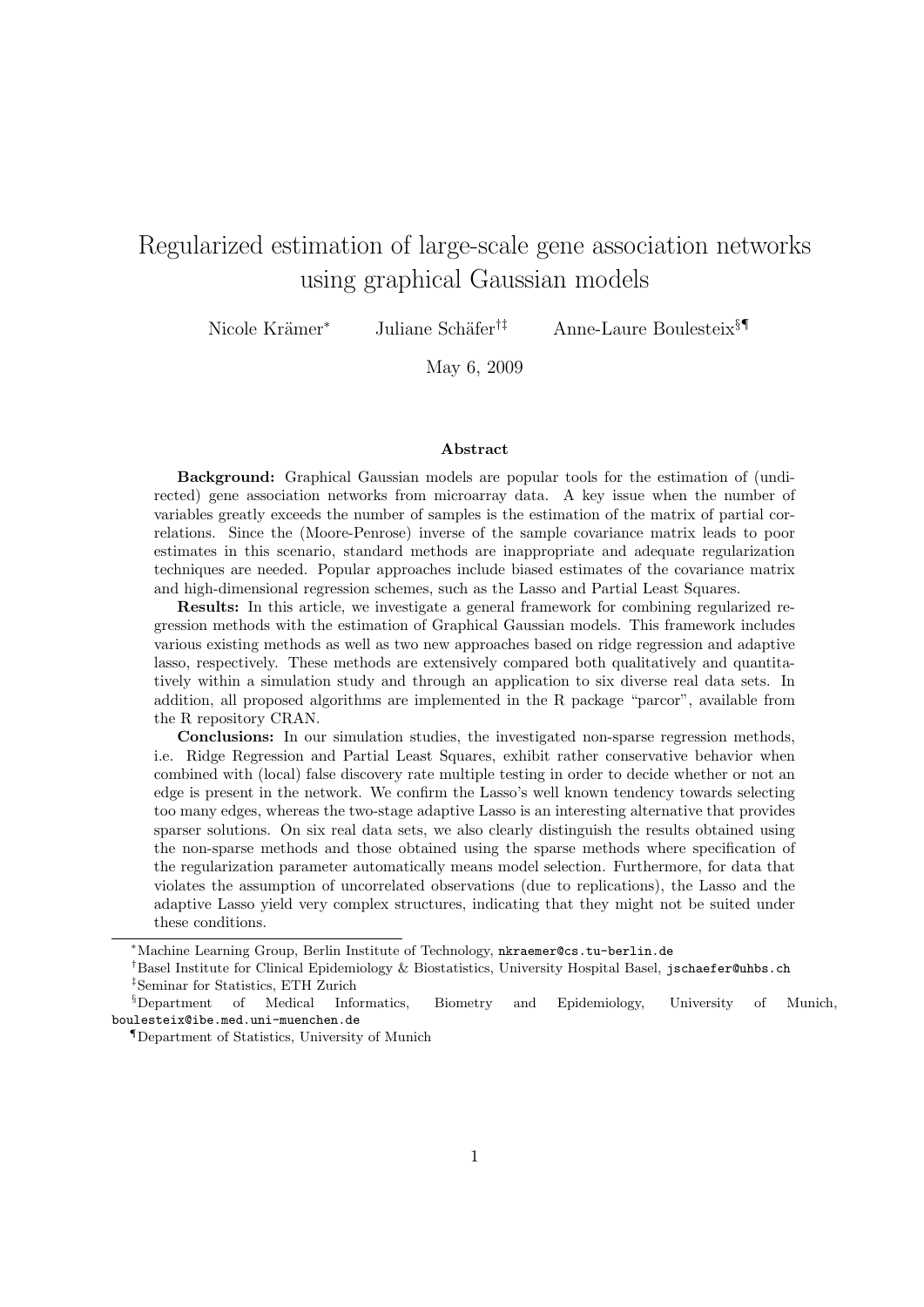## 1 Introduction

Besides Bayesian networks [11], auto-regressive models [48], and state-space models [24], graphical Gaussian models (GGMs) are a popular method for modeling genetic networks based on microarray transcriptome data. In the GGM methodology [44], which is considered in the present article, networks are represented as undirected graphs. Each vertex represents a gene, and an edge connects two genes if they are partially correlated. In contrast to correlation, which measures both direct and indirect interactions between pairs of variables, partial correlation measures the strength of direct interaction only. Since investigators are primarily interested in direct gene interactions, the GGM framework is attractive for modeling of regulatory networks: several recent methodological articles report successful applications of GGMs to the estimation of genetic networks from microarray data [8, 10, 18, 23, 32, 33, 50]. These approaches are used in numerous applied studies, e.g., for estimating Arabidopsis gene networks [19] or for the study of genetically mediated cortical networks [35].

Nonetheless, reconstructing GGMs from high-dimensional microarray data remains a difficult task. The standard estimation of partial correlations involves either the inversion of the sample covariance matrix, or the estimation of p least squares regression problems. If the number  $n$  of observations (arrays) is much smaller than the number  $p$  of variables (genes), these approaches are inappropriate. Suitable alternatives are based either on regularized estimation of the (inverse) covariance matrix, or on regularized high-dimensional regression. The present paper focuses on the latter approach, and presents a comparative study on the use of various approaches to highdimensional regression for covariance selection. The chosen methods are extensively compared in simulations and real data studies. Since for real data the ground truth (i.e. the true underlying network) is unknown, our performance analysis focuses on the similarities and differences between the investigated methods. In particular, we examine the connectivity and size of the resulting graphs, as the differences between the estimated networks.

In the remainder of this section, we give a brief overview of graphical Gaussian modeling in the classical setting with  $n > p$ . Subsequently, we discuss the case of high-dimensional data in the "Methods" section.

#### Gene Regulatory Networks and Graphical Gaussian Models

Graphical Gaussian models (GGMs) [44] are fundamental tools in order to represent direct covariate interactions. Formally, a GGM is an undirected graph whose nodes represent variables, and whose edges represent conditional dependency relations. An edge between two nodes is missing if and only if they are conditionally independent given all other nodes. Assuming a joint normal distribution, the conditional dependence can be quantified in terms of partial correlations. For a random variable X and a finite set of random variables  $\mathcal{Z} = \{Z_1, \ldots, Z_k\}$ , the orthogonal complement of X with respect to  $Z$  is

$$
X_{\setminus \mathcal{Z}} \;\; = \;\; X - \mathcal{P}_{\mathcal{Z}} X,
$$

where the projection  $\mathcal{P}_z$  is defined with respect to the inner product  $\langle X_1, X_2 \rangle = E[X_1X_2]$  between two random variables  $X_1$  and  $X_2$ . Here, we tacitly assume that all involved moments exist. The partial correlation  $\rho_Z(X_1, X_2)$  between  $X_1$  and  $X_2$  with respect to  $\mathcal Z$  is the correlation of the orthogonal complements of  $X_1$  and  $X_2$  with respect to  $\mathcal{Z}$ :

$$
\rho_{\mathcal{Z}}\left(X_1,X_2\right) = \text{cor}\left(X_{1\setminus\mathcal{Z}},X_{2\setminus\mathcal{Z}}\right). \tag{1}
$$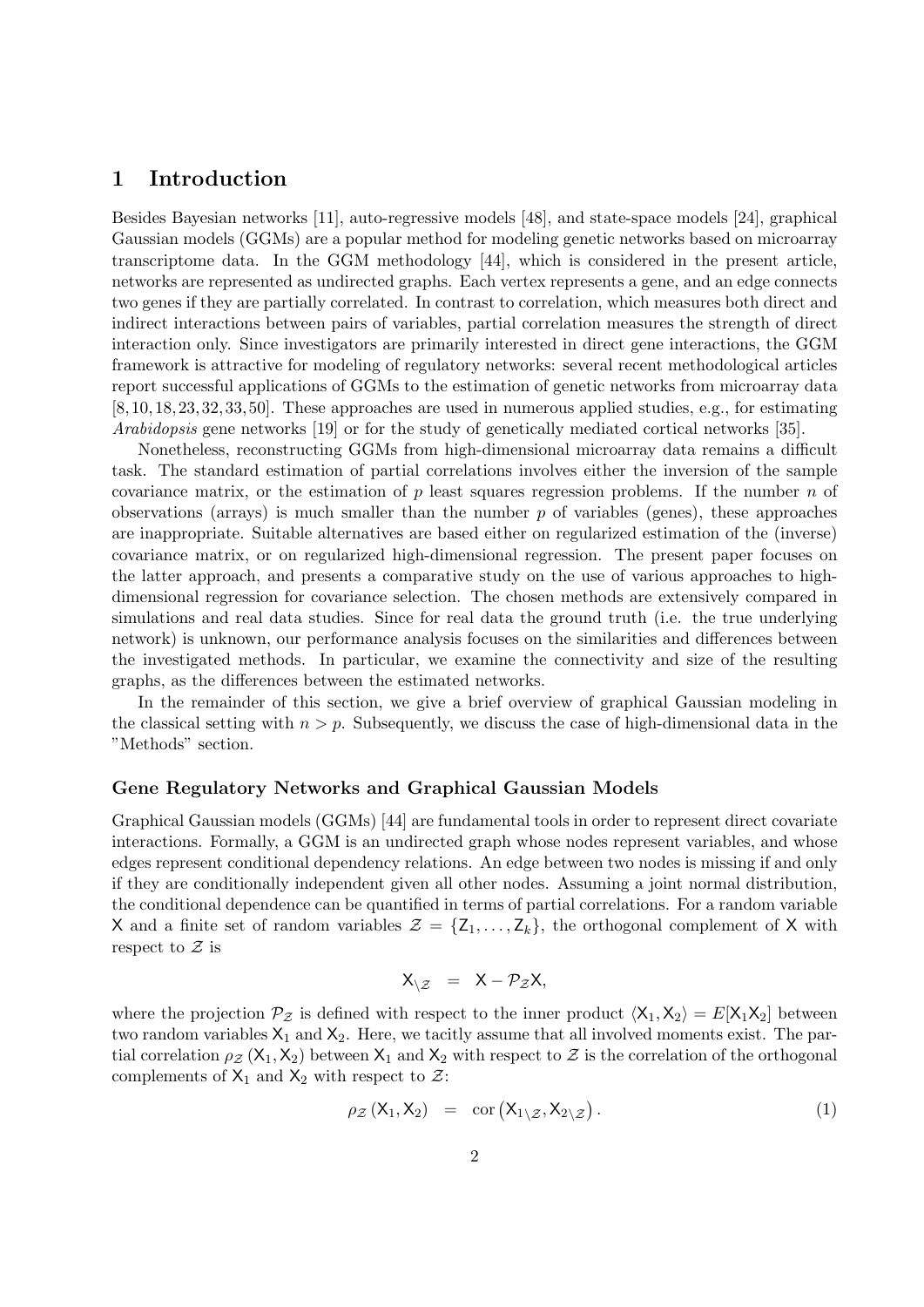In the context of gene regulatory networks, each of the  $p$  genes is represented by a random variable  $X_i$   $(i = 1, \ldots, p)$ . For each pair of genes  $(i, j)$ , we are interested in their partial correlation  $\rho_{ij}$  with respect to all other genes, i.e. with respect to the set of random variables  $\mathcal{Z}_{\setminus ij} = {\mathsf{X}_1, \ldots, \mathsf{X}_p}$  $\{X_i, X_j\}.$ 

Given *n* observations (arrays)  $x_1, \ldots, x_n \in \mathbb{R}^p$  of the set of *p* genes, the standard unbiased plug-in estimate for the partial correlation coefficients  $\rho_{ij}$  in the case  $n > p$  can be formulated in two equivalent ways [44], as outlined below.

#### Notations

In the rest of this article,

$$
\mathbf{X} = (\mathbf{x}_1, \dots, \mathbf{x}_n)^\top \in \mathbb{R}^{n \times p} \tag{2}
$$

denotes the  $n \times p$  column-centered data matrix with rows corresponding to observations (arrays) and columns corresponding to variables (genes). The standard unbiased estimate of the  $p \times p$ covariance matrix  $\Sigma$  is then given as

$$
\widehat{\mathbf{\Sigma}} = \frac{1}{n-1} \mathbf{X}^\top \mathbf{X}.
$$

#### Formulation 1: Inversion of the Covariance Matrix

If the estimate  $\hat{\Sigma}$  is invertible, an unbiased estimate of the partial correlation between genes i and  $j$  is obtained as

$$
\widehat{\rho}_{ij} = -\frac{\widehat{\omega}_{ij}}{\sqrt{\widehat{\omega}_{ii}\,\widehat{\omega}_{jj}}}.
$$
\n(3)

with  $\widehat{\Omega}$  denoting the inverse of the estimated covariance matrix:

$$
\widehat{\mathbf{\Omega}}=(\widehat{\omega}_{ij})=\widehat{\boldsymbol{\Sigma}}^{-1}
$$

.

#### Formulation 2: Least Squares Regression

Let us consider the  $p$  linear regression models

$$
\mathsf{X}_{i} = \sum_{j \neq i} \beta_{j}^{(i)} \mathsf{X}_{j} + \varepsilon, \text{ for } i = 1, ..., p,
$$
\n
$$
(4)
$$

where  $\varepsilon$  stands for i.i.d. noise. Note that we do not include an intercept in the model because the variables are centered. For  $i = 1, ..., p$ , the least squares estimate  $\widehat{\boldsymbol{\beta}}^{(i)} = (\beta_1^{(i)})$  $\beta_{i}^{(i)}, \ldots, \beta_{i-1}^{(i)}, \beta_{i+1}^{(i)}, \ldots, \beta_{p}^{(i)})^{\top}$ of the vector of regression coefficients is the solution of the optimization problem

$$
\widehat{\boldsymbol{\beta}}^{(i)} = \arg \min_{\boldsymbol{\beta} \in \mathbb{R}^{p-1}} \left\| \boldsymbol{X}^{(i)} - \boldsymbol{X}^{(\backslash i)} \boldsymbol{\beta} \right\|^2 \tag{5}
$$

$$
= \left( \boldsymbol{X}^{(\backslash i) \top} \boldsymbol{X}^{(\backslash i)} \right)^{-1} \boldsymbol{X}^{(\backslash i) \top} \boldsymbol{X}^{(i)}, \tag{6}
$$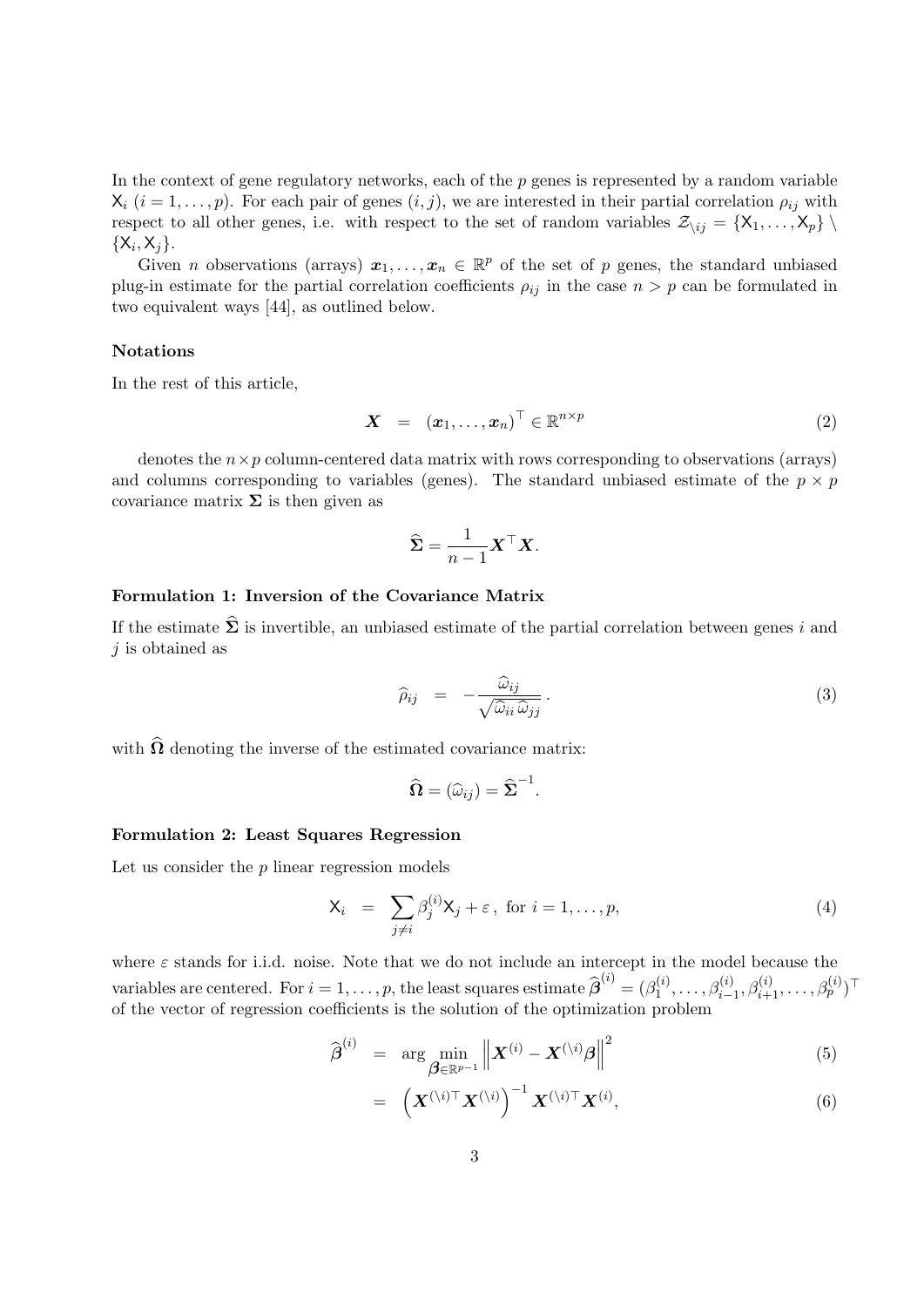where  $X^{(i)} \in \mathbb{R}^n$  is the *i*th column of X and  $X^{(\n)} \in \mathbb{R}^{n \times (p-1)}$  is the matrix obtained from X by deleting the *i*th column. The partial correlation between genes i and j is then estimated as

$$
\widehat{\rho}_{ij} = \text{sign}\left(\widehat{\beta}_j^{(i)}\right) \sqrt{\widehat{\beta}_j^{(i)} \widehat{\beta}_i^{(j)}}. \tag{7}
$$

In the  $n > p$  setting, the two regression coefficients  $\beta_i^{(i)}$  $\beta_j^{(i)}$  and  $\beta_i^{(j)}$  $i_i^{(J)}$  always have the same sign. Hence,  $\sqrt{\hat{\beta}_j^{(i)}\hat{\beta}_i^{(j)}}$  is well-defined. Moreover, it can be shown that both formulations 1 and 2 are equivalent [44] in the sense that they always yield the same estimate. In the  $n \geq p$  setting, a test of the null hypothesis  $\rho_{ij} = 0$  is available using results on the distribution of  $\hat{\rho}_{ij}$ .

In microarray data, the number  $n$  of samples is typically very small as compared to the number  $p$  of considered genes. Hence, the above framework is inappropriate for two reasons. First, the standard estimate of the partial correlation matrix given by Eqs. (3) and (7) is not appropriate when  $n \leq p$ : in formulation 1, the estimated covariance matrix  $\Sigma$  is typically ill-conditioned or even singular, and its generalized (Moore-Penrose) inverse has large mean squared error [32]. In formulation 2, the least squares criterion (5) is ill-posed and leads to overfitting. Hence, an alternative regularized estimate of the partial correlation matrix has to be used in the context of GGMs with high-dimensional data. The two formulations 1 and 2 lead to two different strategies for the regularized estimation of the partial correlations in the  $p \gg n$  setting, which are reviewed in the Methods section.

Second, the testing approach described above breaks down in the  $p \gg n$  setting, since the sampling distribution of estimates  $\hat{\rho}_{ij}$  under the null hypothesis of zero partial correlation will be unknown. Two alternatives have been proposed in order to assess statistical significance: (i) methods based on sparse estimates of the partial correlation matrix that do not require separate testing, and (ii) methods based on empirical null modeling and (local) false discovery rate multiple testing [9, 33, 37].

## 2 Methods

This section reviews the available strategies for estimating GGMs in the  $p \gg n$  setting: biased large covariance estimation and and regularized regression including our two novel variants (Ridge Regression and Adaptive Lasso).

#### Regularized Estimation of the (Inverse) Covariance Matrix

This approach is derived from formulation 1. The general approach is to plug a regularized estimate of the inverse of the sample covariance matrix into Eq.  $(3)$ . Schäfer & Strimmer [32] adopt this approach and propose a ridge-type shrinkage estimator of the covariance matrix. This shrinkage estimator is constructed as a convex combination of the unrestricted sample covariance matrix  $\Sigma$ and an estimator  $\hat{T}$  of a specified low-dimensional sub-model  $T$ :

$$
\widehat{\boldsymbol{\Sigma}}_{\lambda} = \lambda \widehat{\boldsymbol{T}} + (1 - \lambda) \widehat{\boldsymbol{\Sigma}},
$$

where the factor  $\lambda \in [0, 1]$  controls the shrinkage intensity. Let us assume a parametrization of covariances in terms of correlations and variances, whereas shrinkage is applied to the correlations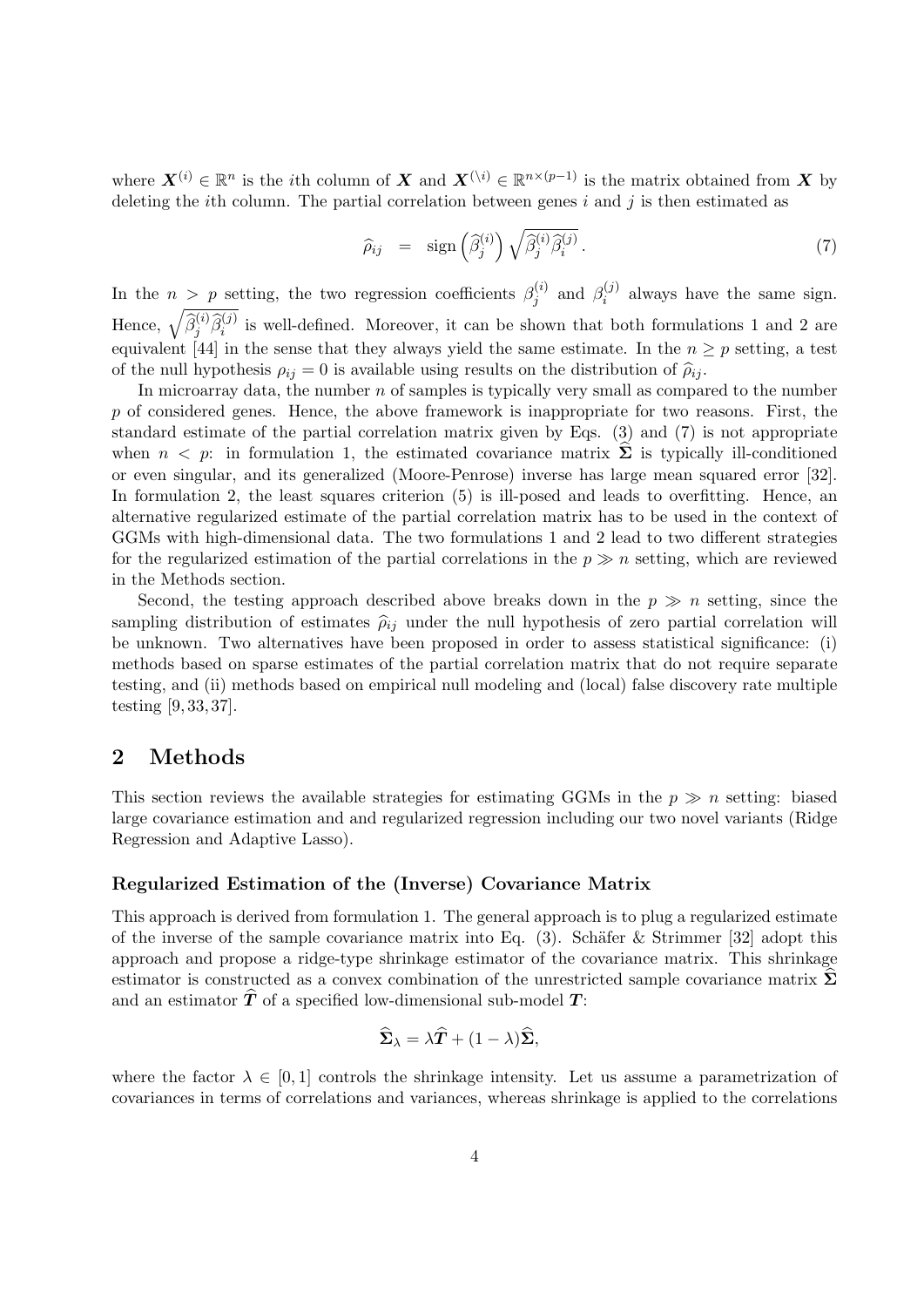and diagonal entries are left intact, i.e. the estimator does not shrink the variances. For correlation shrinkage, we consider the identity matrix as the most commonly employed shrinkage target. Notice that the optimal shrinkage intensity  $\lambda$  can be determined analytically and be estimated from the data. Thus, the resulting correlation shrinkage estimator is positive definite, and favorable properties carry over to derived quantities, such as sample partial correlations. Subsequently, model selection of the gene association network can be achieved using empirical null modeling and (local) false discovery rate multiple testing [9, 33, 37].

Estimates of the inverse covariance matrix can also be obtained using bootstrap aggregating (bagging) as a technique for variance reduction [5]. In some implicit way, the bootstrap procedure presumably helps to regularize the problem. However, bagging schemes are inferior to the shrinkage estimator [32], as computationally much more expensive. A recent extension using the augmented bootstrap [42] is in fact closely related to the shrinkage estimator [30,38] and is expected to perform similarly.

In this paper, we use the correlation shrinkage based approach as a reference method in comparison with the regression based approaches to covariance selection.

Finally, recent novel approaches are to be noted that are based on  $\ell_1$  regularized maximum likelihood estimation in graphical Gaussian models [7, 10, 28, 45, 50]. Corresponding inverse covariance estimates exploit the sparsity in the graphical structure and conduct parameter estimation and model selection simultaneously. However, despite recent advances in semidefinite programming computation remains challenging in practice due to the high-dimensionality and positive definiteness constraint [49].

#### Regularized Regression

Here, the strategy is to replace the least squares estimator in (6) by some regularized estimator of the regression coefficients that can be used in formula (7) to obtain estimators of the partial correlations. More formally, we define the following class of estimates of the partial correlations.

**Definition 1.** For any regression method reg that yields (regularized) estimates  $\widehat{\boldsymbol{\beta}}_{\mathrm{reg}}^{(i)}$  of the linear regression model  $(4)$ , we define the corresponding estimate of the partial correlations as

$$
\widehat{\rho}_{ij, \text{reg}} = \text{sign}\left(\widehat{\beta}_{j, \text{reg}}^{(i)}\right) \min\left\{1, \sqrt{\widehat{\beta}_{j, \text{reg}}^{(i)} \widehat{\beta}_{i, \text{reg}}^{(j)}}\right\} \tag{8}
$$

if

$$
\text{sign}\left(\widehat{\beta}_{j,\text{reg}}^{(i)}\right) = \text{sign}\left(\widehat{\beta}_{i,\text{reg}}^{(j)}\right)
$$

#### and 0 otherwise.

This definition ensures that the estimated partial correlation coefficients are always well-defined and that they lie in the interval  $[-1, 1]$ . Again, we can roughly distinguish between regression methods that require testing to construct the undirected graphs, and sparse regression methods.

In the rest of this subsection, we discuss two regularized regression methods (PLS and the Lasso) that have been proposed for the estimation of large-scale GGMs in the literature. Furthermore, we propose two additional attractive methods (ridge regression and the adaptive Lasso).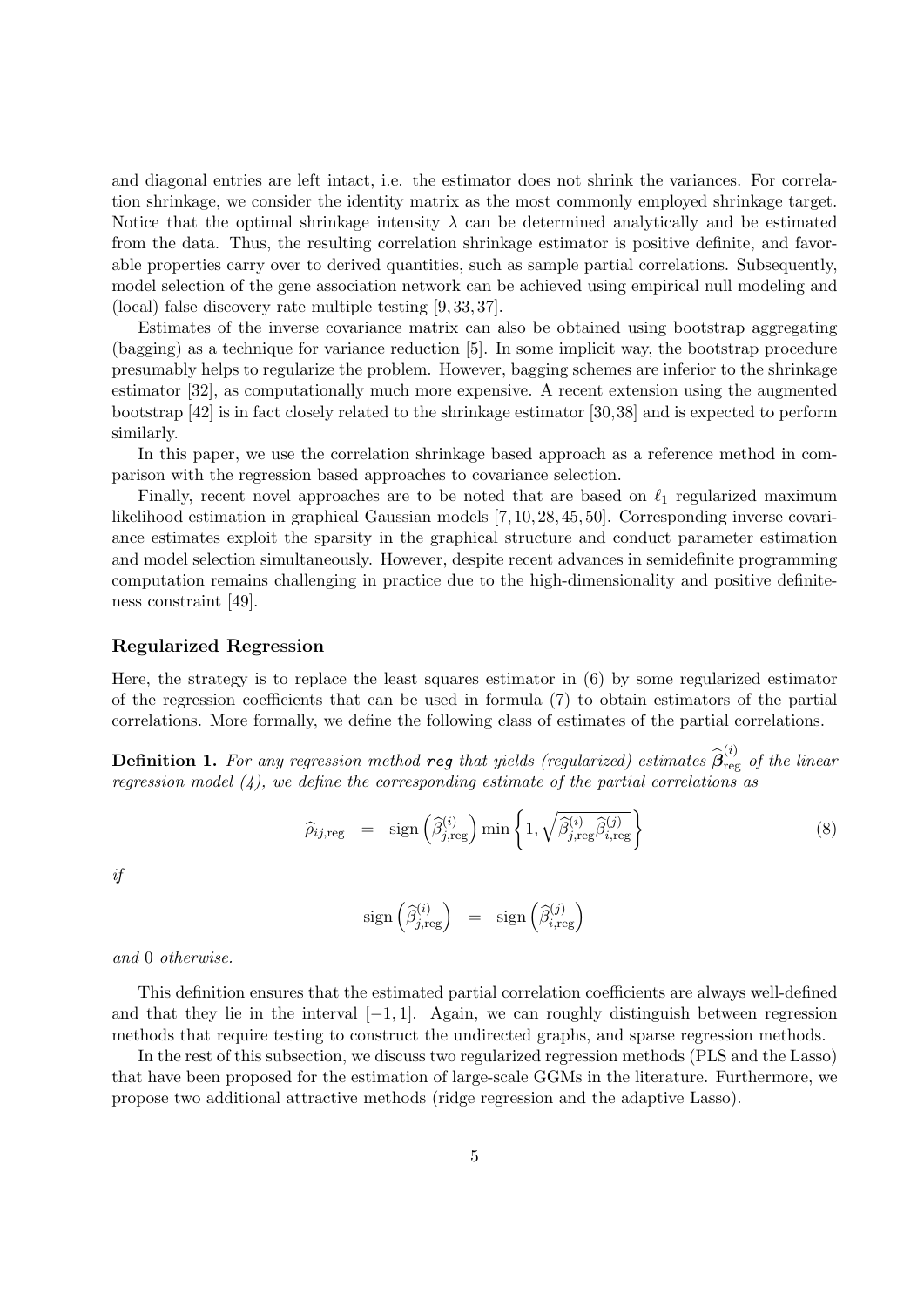#### Partial Least Squares

Tenenhaus et. al. [40] suggest Partial Least Squares (PLS) regression [46, 47] as a plug-in for Def. 1. PLS is a method for supervised dimensionality reduction. It has its seed in the chemometrics community, but its success has lead to applications in various other scientific fields, e.g. in chemoand bioinformatics [3, 29]. The main idea of PLS is to build a few orthogonal components from the original data  $\mathbf{X}^{(\iota)}$  and to use them as predictors in a least squares fit. A PLS component  $t = X^{(\n)}w$  is a linear combination of the original predictors that have maximal covariance with the response vector  $X^{(i)}$ , under the additional assumption that the components are mutually orthogonal. Formally, the k-th PLS component is defined by

$$
\begin{array}{rcl}\boldsymbol{w}_k & = & \arg \max_{\|\boldsymbol{w}\|=1} \mathrm{cov}\left( \boldsymbol{X}^{(\backslash i)} \boldsymbol{w}, \boldsymbol{X}^{(i)} \right)^2\\ \mathrm{s.t.} & & \boldsymbol{w}^\top \boldsymbol{X}^{(\backslash i)\top} \boldsymbol{X}^{(\backslash i)} \boldsymbol{w}_l = 0 ~~ \mathrm{for} ~ l < k \, .\end{array}
$$

Hence, PLS regularizes the regression problem by compressing the  $p$  variables into a small number m of orthogonal components  $T = (t_1, \ldots, t_m)$  and regressing the response variable onto these components. After rescaling the weight vectors  $w_k$   $(k = 1, \ldots, m)$  such that  $t_k$  has length 1, this leads to the regression coefficients

$$
\widehat{\bm{\beta}}_{\text{pls}}^{(i)} \hspace{2mm} = \hspace{2mm} (\bm{w}_1, \ldots, \bm{w}_m) \, \bm{T}^{\top} \bm{X}^{(i)} \, .
$$

While the original formulation of PLS scales with the number  $p$  of variables, it is also possible to represent the algorithm in a way that it only scales with the number n of observations [26, 27]. This leads to a dramatic decrease in computation time for  $p \gg n$ . Note that the number of PLS components is a model parameter that has to be optimized for each of the  $p$  regression models (4). The standard model selection techniques are cross-validation or information criteria based on degrees of freedom [16]. In the context of gene regulatory networks, Tenenhaus et.al. [40] propose to use the same number of components  $m$  for all  $p$  regression models. They observe empirically that the partial correlation coefficients (Def. 1) obtained from PLS regression reach a plateau when the number of PLS components  $m$  increases, and suggest a heuristic procedure to choose the smallest  $m$  for which the plateau is reached. However, in our experiments, we use the theoretically well-funded and popular cross-validation technique with k folds.

As the PLS coefficients are not sparse, the obtained partial correlations are in general nonzero. Thus, a statistical testing procedure has to be used to determine which edges are significant. (Alternatively, one might also use a sparsification of PLS as proposed by Chun & Keles [6].) In the present article, we use large-scale simultaneous hypothesis testing with local false discovery rate (fdr) level 0.2, in order to identify unusual outliers among the estimated partial correlations.

For the sake of exhaustiveness, let us mention in this section a variant of the PLS approach described above, which was recently suggested by Pihur et al. [23]. Instead of estimating the partial correlation using Eq.  $(7)$ , they propose an alternative measure of correlation strength which is very similar to the PLS-based partial correlation coefficient except that, roughly speaking, the square root of the product of  $\hat{\beta}_{j,pls}^{(i)}$  and  $\hat{\beta}_{i,pls}^{(j)}$  is replaced by their sum. We remark that Pihur et. al. do not optimize the number of PLS components m and recommend to use  $m \approx 3$ .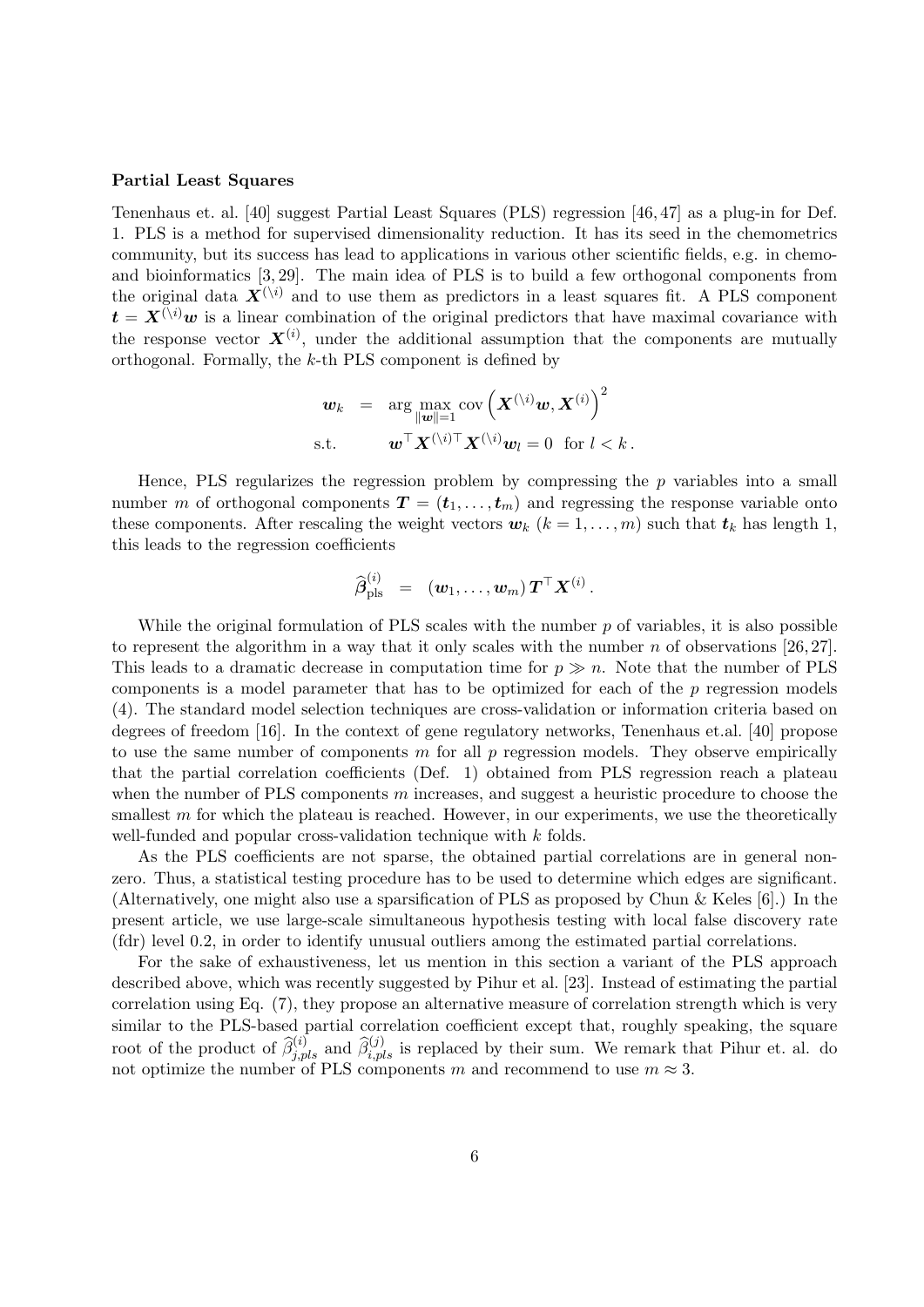#### Ridge Regression

Ridge regression (see e.g. [13]) is probably the most popular and most straightforward regularized regression technique. Regularization is performed by adding a penalty term  $P(\beta)$  to the least squares criterion (5). Ridge regression is based on an  $\ell_2$  penalty term of the form

$$
P(\boldsymbol{\beta}) = \lambda \left\| \boldsymbol{\beta} \right\|_2^2 = \lambda \sum_i \beta_i^2,\tag{9}
$$

where  $\lambda > 0$  denotes the penalty parameter. This leads to a reduction of variance and thus avoids overfitting.

The solution obtained by ridge regression depends on the penalty parameter  $\lambda$ . In our paper, we use standard k-fold cross-validation to select the optimal amount of penalization  $\lambda$ . As ridge regression does not lead to sparse solutions, we use large-scale false discovery rate multiple testing [37] to test for significant edges, as described above in the subsection on PLS. Again, we adopt a level of 0.2.

#### The Lasso

Meinshausen and Bühlmann [20] propose to estimate the regression coefficients in Def. 1 with the Lasso [41] and study under which conditions model selection consistency applies, hinging on the choice of the penalty. Similarly to Ridge Regression, the estimated regression coefficients are chosen to minimize a penalized least squares criterion. Lasso regression is based on a  $\ell_1$ -penalty of the form

$$
P(\boldsymbol{\beta}) = \lambda \left\| \boldsymbol{\beta} \right\|_1 = \lambda \sum_i |\beta_i| \,, \tag{10}
$$

where  $\lambda > 0$  is the regularization parameter. With the  $\ell_1$ -penalty, many estimated regression coefficients will be equal to 0. As a result, with variable selection in mind, the Lasso has a major advantage: a sparse estimator of the matrix of partial correlations is yielded and a graph can be obtained by assigning an edge between two genes if and only if  $\hat{\rho}_{ij,lasso} \neq 0$ . The choice of the penalty  $\lambda$  has to be determined for each of the p high-dimensional regressions successively. Again, this can be done using some cross-validation scheme or information criteria. Meinshausen  $&$  Bühlmann [20] motivate a choice of the penalty parameter that aims at controlling the probability of falsely connecting two nodes in the graph, i.e. that is a choice tailored to the graph structure. However, experiments [32] indicate that this approach leads to graphs that are too dense, i.e. too many edges are selected. Therefore, in this paper, we use the oracle penalty for optimal prediction that is determined using k-fold cross-validation.

#### The two-stage adaptive Lasso

The Lasso is only asymptotically consistent for covariance selection when requiring certain necessary conditions among the variables in the GGM. Zhou et al. [51] show that the two-stage adaptive Lasso procedure [52] is consistent for high-dimensional model selection in graphical Gaussian models under rather general and less restrictive conditions. The adaptive Lasso [52] considers the Lasso with penalty weights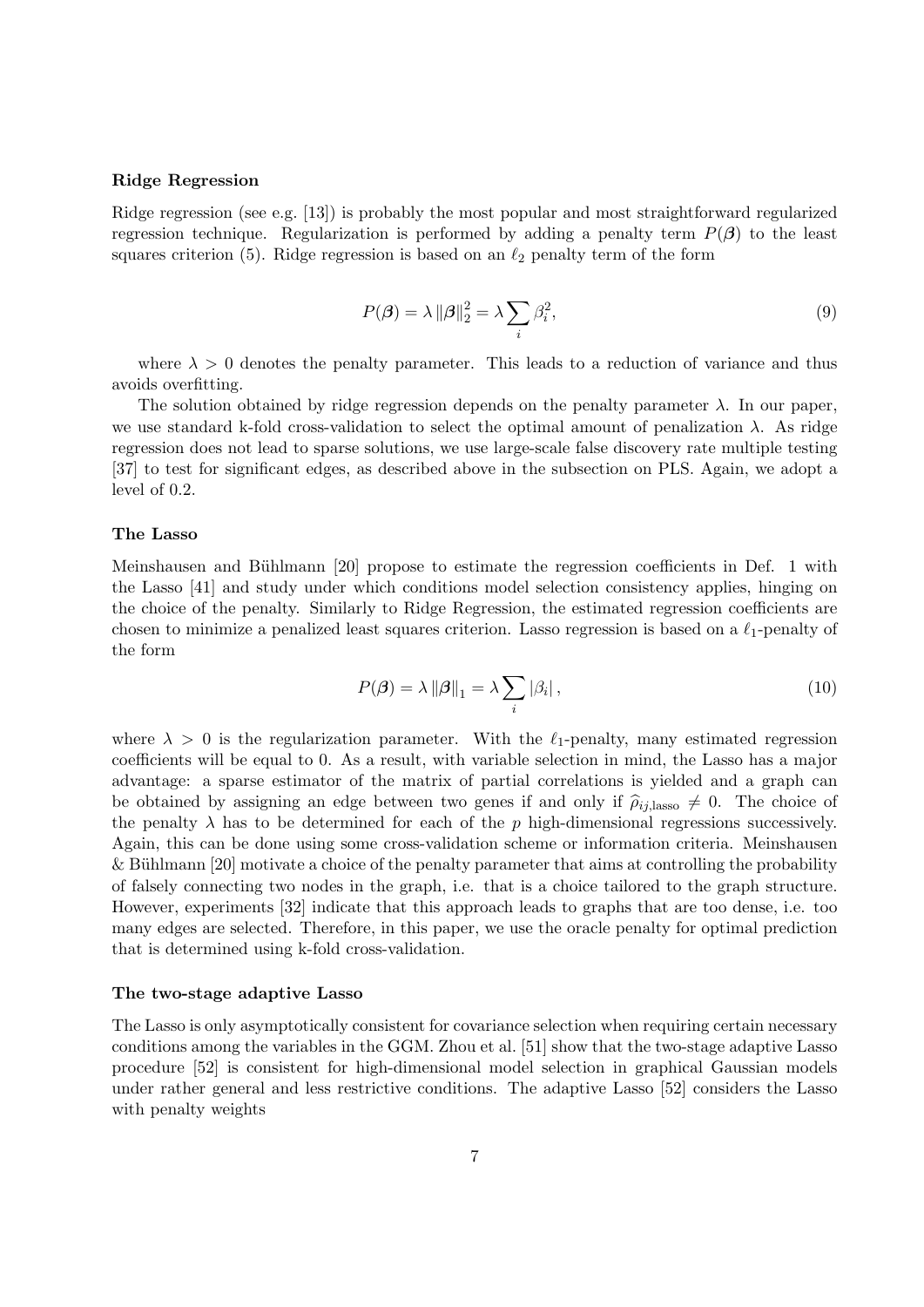$$
P(\boldsymbol{\beta}) = \lambda \sum_{i} \widehat{w}_{i} |\beta_{i}|, \qquad (11)
$$

where the weights  $\hat{w}_i$  are chosen in a data-dependent manner. Specifically, the adaptive Lasso is defined as follows. Suppose  $\hat{\beta}$  is a  $\sqrt{n}$  consistent initial estimator of  $\beta$ . For example, we can use the least squares estimator  $\hat{\boldsymbol{\beta}}_{ols}$ . Pick a  $\gamma > 0$ , and define the weights  $\hat{w}_i = 1/|\hat{\beta}_{i,ols}|^{\gamma}$ . The most common choice is  $\gamma = 1$ . Here, we use the Lasso estimator  $\beta_{\text{lasso}}$  as initial estimator, and define the weights

$$
\widehat{w}_i = 1/|\widehat{\beta}_{i,\text{lasso}}|.\tag{12}
$$

Note that the amount of penalization in both the initial stage Lasso and the second stage Lasso with penalty weights is determined via  $k$ -fold cross-validation. The adaptive Lasso will be at least as sparse as the Lasso. For graphical Gaussian modeling, the adaptive Lasso estimates are used in Def. 1, and two genes are connected if and only if the partial correlation coefficient  $\hat{\rho}_{i,i,\text{adaptive lasso}} \neq 0.$  We remark that for model selection, the optimal weights have to be determined in each of the  $k$  cross-validation splits. As the optimal weights themselves are determined via  $k$ fold cross-validation, this implies that a lasso fit has to be computed  $k^2$  times! This leads to high computational costs.

### 3 Results

In this section, we perform extensive experiments to compare regression-based methods for reconstructing gene regulatory networks. We consider the recently proposed techniques PLS regression and Lasso regression, and the two additional methods, ridge regression and adaptive Lasso regression, that have not been applied in practice for this purpose before. As a reference method, we use the ridge-type shrinkage approach to covariance estimation, followed by matrix inversion. An overview of the five considered methods and their respective parameters and characteristic features is given in Table 1. All methods are implemented in the R package "parcor" [17], available from the R repository CRAN.

#### Simulations

The performance of the proposed methods is assessed in a simulation study with a set-up similar to [32]. The number of variables is fixed at  $p = 100$ . Partial correlation matrices **P** of size  $p \times p$ with 248 non-zero entries are randomly generated. Various sample sizes ranging from 25 to 200 in steps of 25 are investigated successively. A total of 20 replications are performed for each sample size to average out variability due to random sampling. For each replication, the data are drawn randomly from a multivariate normal distribution with correlation structure derived from  $P$ .

For each generated data set,  $P$  is then estimated based on PLS regression, ridge regression, the Lasso, the adaptive Lasso and the shrinkage covariance estimator, successively. For all regressionbased methods,  $k = 5$ -fold cross-validation is used to optimize the model parameters, i.e. the number of components m for PLS and the penalty  $\lambda$  for ridge regression, the Lasso and the two-stage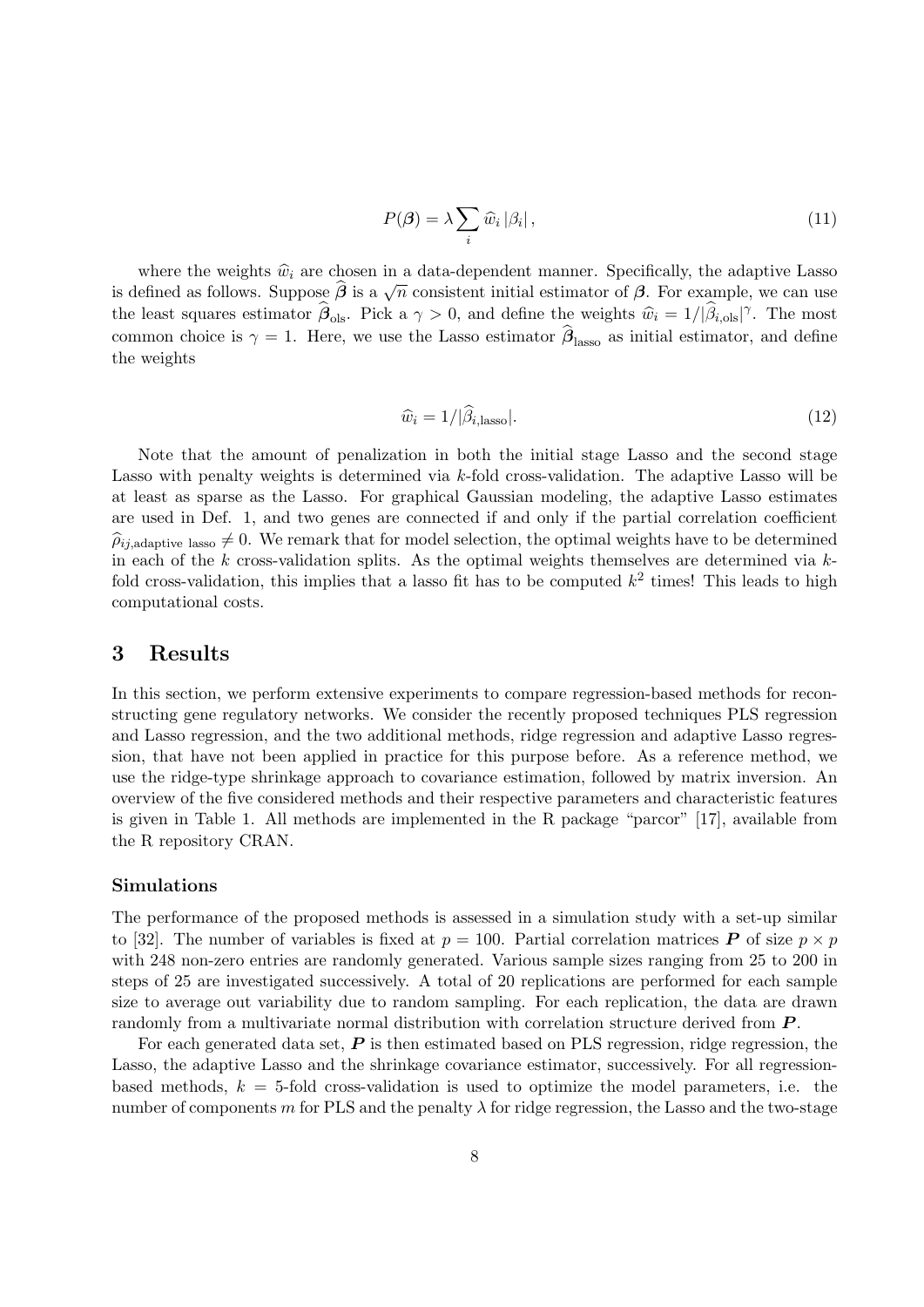adaptive Lasso, respectively. For the Lasso and the adaptive Lasso, we follow the parametrization implemented in the lars package [12], based on the ratio of the  $\ell_1$ -norm of the Lasso and the  $\ell_1$ -norm of the least squares estimates. Specifically, the regularization parameter is chosen from an equidistant sequence between 0 and 1 of length 1000. Furthermore, we normalize this parameter to avoid the peaking phenomenon at  $n = p$  (see [15] for details). For ridge regression, we consider a logarithmically spaced sequence  $l_1, \ldots, l_{1000}$  ranging from  $10^{-10}$  to  $10^{-1}$ . The candidate penalty parameters are then defined as  $\lambda_s = l_s n p$  (with  $s = 1, \ldots, 1000$ ). Finally, the range of the number of PLS components is from 1 to 15.

We evaluate the accuracy of the resulting estimators in two respects: (i) the estimation error of the partial correlation matrix itself, and (ii) the recovery of the underlying networked topology. The difference between the estimated and true matrix of partial correlations is measured in terms of the mean squared error (MSE). In the upper left panel of Figure 1a, the MSE is displayed as a function of the sample size  $n$ .

The two sparse estimates based on the Lasso and the adaptive Lasso, respectively, yield a lower MSE compared to the three other methods that are not sparse and are likely to contain many non-zero but non-significant (small) entries, which ultimately lead to a higher MSE. However, for the reconstruction of the underlying networked topology the MSE is only of secondary interest.

For each investigated sample size, the resulting number of selected edges is displayed in the upper right panel of Figure 1a, while the horizontal line is the number of true edges. The Lasso with its regularization parameter chosen to be prediction optimal tends to select too many edges. PLS, ridge regression and the approach based on shrinkage covariance estimation are in contrast far more conservative and rather select too few edges, even in the  $n > p$  case. The adaptive Lasso is less conservative and appears to be a promising alternative.

The two lower panels in Figure 1a correspond to the power (left) and the true discovery rate (tdr, right) which are defined as

power = 
$$
\frac{\# \{\text{true edges that are selected}\}}{\# \{\text{true edges}\}}
$$
 and  
tdr =  $\frac{\# \{\text{true edges that are selected}\}}{\# \{\text{selected edges}\}}$ ,

respectively. The panels illustrate that the Lasso's comparatively high power comes at the prize of rather low true discovery rate. In many practical applications, we argue that it might be more valuable to report more stable results with fewer false positives.

However, it is to be noted that the non-sparse methods using fdr-based procedures for edge selection involve an arbitrary parameter: the fdr threshold (here 0.2). These methods can thus be made more or less sparse by changing the threshold value. To investigate the relative accuracy of the non-sparse methods independently of the particular fdr threshold, the same simulations are subsequently performed with other thresholds. In order to evaluate the ability of the three methods to detect non-zero partial correlations, their sensitivity and specificity are computed for these different fdr thresholds and displayed graphically in form of ROC curves in Figure 1b. It can be seen that PLS and ridge regression yield very similar results. They slightly outperform the approach based on shrinkage covariance estimation. The sensitivity and specificity of the Lasso and the adaptive Lasso, which do not depend on a particular threshold, are depicted as single points.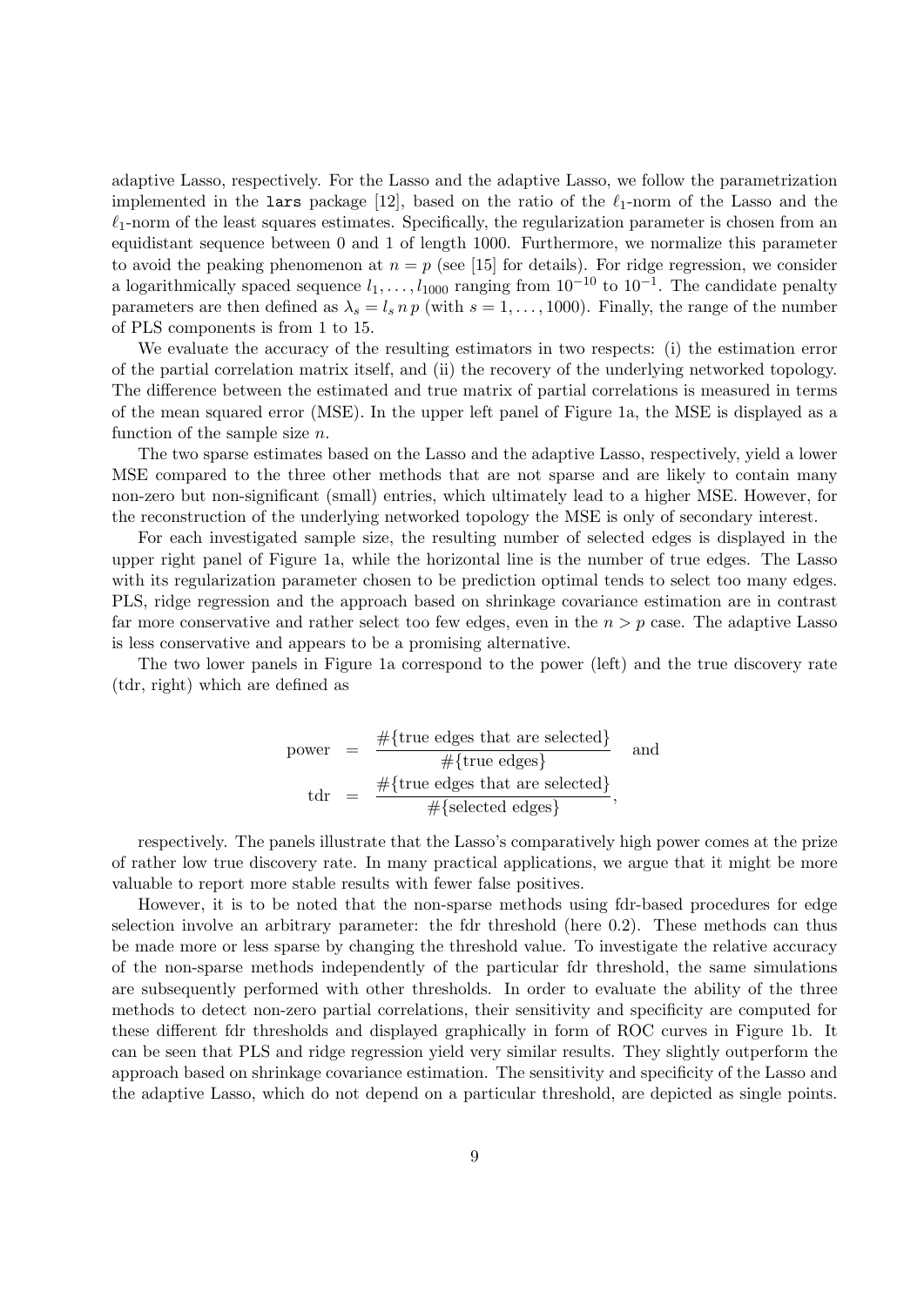They are above the ROC curves of the three non-sparse methods, indicating good performance – especially for the adaptive Lasso.

#### Real Data Study

We compare the five different methods on diverse real world data sets: the ecoli1 [14] and ecoli2 [34], Ara [36], t.cell10 and t.cell34 [24], and west [43] data sets. All data sets are freely available. An overview of the size, characteristics and availability of the data sets is given in Table 2. The five considered methods (shrinkage covariance estimation, ridge regression, PLS, Lasso, adaptive Lasso) including the model selection procedures for the regression-based approaches are exactly as in the simulation setting. For ecoli2, we use leave-one-out-cross-validation for model selection, and for west, we use  $k = 5$ -fold cross-validation. For the remaining 4 data sets, we use  $k = 10$ .

In real world scenarios, the ground truth, i.e. the true underlying network, is hardly ever known, and the performance of different methods cannot be determined in terms of MSE, power and tdr as in the simulation study. Nevertheless, it is possible to compare the performance of the different methods quantitatively. In particular, we investigate the size and the connectivity of the estimated graphs, their overlap and the type of interaction between genes.

Figures 2a and 2b display the percentage of selected edges for each data set. As in the simulation study, the proportion of selected edges strongly depends on the chosen estimation method. More surprisingly, the relative levels of sparsity of the obtained graphs show very different patterns for the six investigated data sets. The Lasso and adaptive Lasso seem to behave very differently from the other methods. This can be at least partly explained by the fact that they rely on a completely different edge selection scheme which essentially depends on the sparsity of the regression method and not on the testing scheme.

In a nutshell, the Lasso and adaptive Lasso select less edges than the other methods for all data sets except for the two data sets  $t$ .cell10 and  $t$ .cell34 with repeated measurements. With these two data sets, Lasso and adaptive Lasso yield complex graphs with as much as over 50 % non-zero edges (t.cell34 data). This behavior is likely to be due to the longitudinal structure of the data that is not explicitly considered, since the standard Lasso regression method assumes independent observations. In contrast, longitudinal structures may be handled in some implicit way by methods using an fdr-based assessment, where the distribution under the null hypothesis is estimated from the data.

Among the three methods with fdr-based assessment of the edges, i.e PLS, ridge regression and the approach based on shrinkage covariance estimation, the latter procedure seems to be most conservative, whereas PLS identifies the highest number of edges. This result is consistent for all six real data sets and yields a refinement of the results presented in the simulation study, where these three methods performed similarly.

Table 3 displays the overlap of the estimated graphs. The estimated graphs show a moderate to strong overlap between the methods. While considering these results, one should keep in mind that the proportions of selected edges vary a lot across the five methods, which of course decreases the overlap considerably: a very sparse graph can obviously include only a very small proportion of the edges of a more complex graph. Interestingly, the overlap seems to be higher on average for the west data set including the highest number of genes than for the other five data sets. We remark that the Lasso and adaptive Lasso solutions are computed based on different, random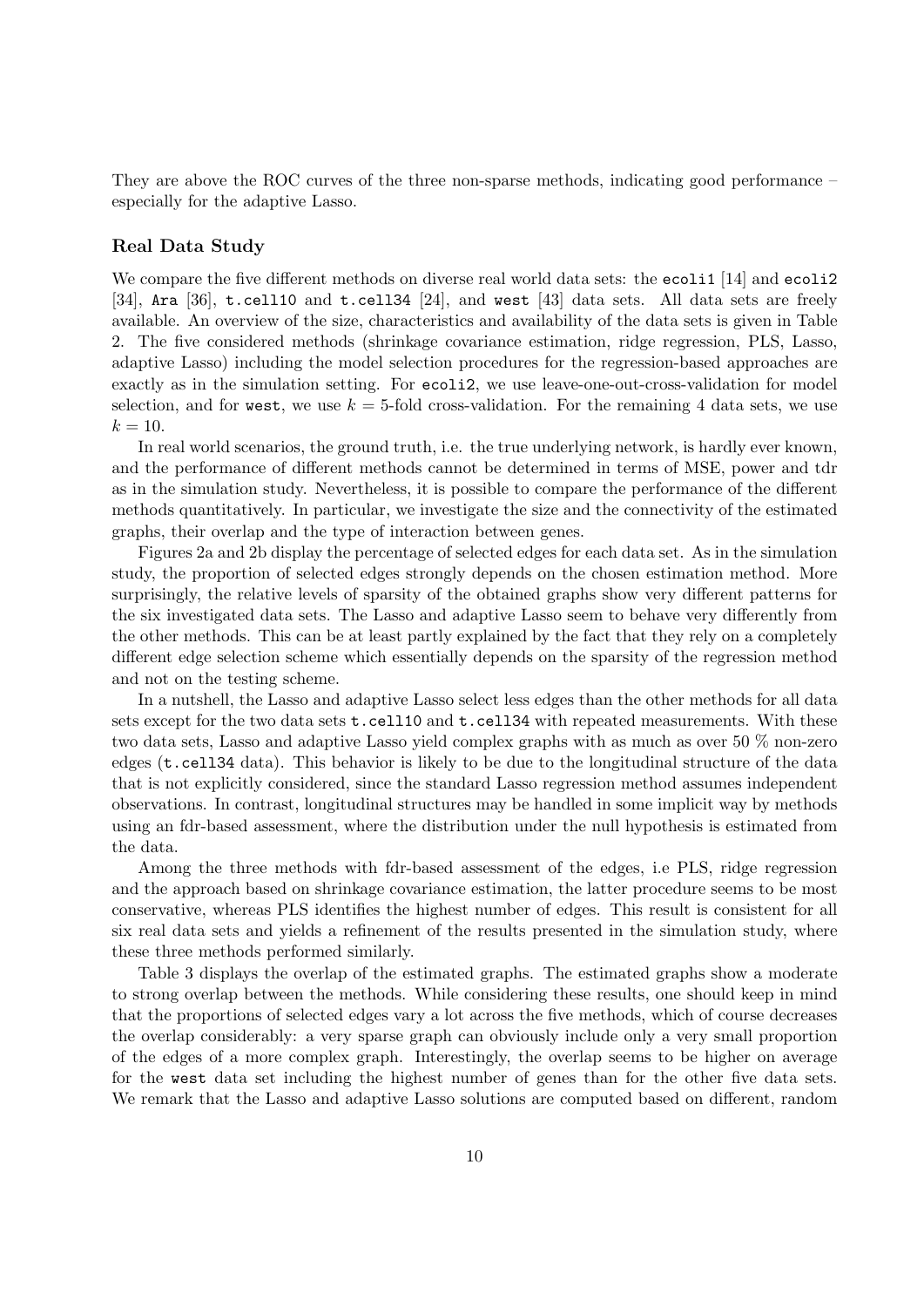cross-validation splits. This explains that, in general, the graph found by adaptive Lasso is not exactly a subgraph of the solution found by Lasso.

Figures 3a and 3b display the connectivity of the estimated graphs for each of the six data sets. For each gene, we derive the proportion of genes that are connected to it through an edge, with each of the six data sets and each of the five methods. Each boxplot depicts the distribution of the proportion of connected genes for the considered method and the considered data set. Very interestingly, Lasso and adaptive Lasso yield less genes with a high number of connected genes, especially for the ecoli2, Arabidopsis and west data sets. This indicates that the Lasso might be less adequate for identifying so-called "hubs". This may also explain that the Lasso and adaptive Lasso find far less edges than the three other methods in the Arabidopsis and west data sets (in contrast to the simulation study).

Figure 4 displays the percentage of positive correlations among the edges identified by the five methods for the six data sets. This proportion varies between 0.5 and 0.8. The results obtained using the five investigated methods seem much more consistent than the results on the number of identified edges.

Finally, the considered methods differ quite dramatically with respect to their run-time. As an illustration, we compared the run-time on the west data set, which contains 3883 genes. The approach based on shrinkage covariance estimation is by far the most efficient one ( $\approx 2$  min), and all other methods scale within several hours: PLS  $\approx 7.5$  hours, ridge regression  $\approx 10$  hours, the Lasso  $\approx$  17 hours, and the adaptive Lasso  $\approx$  3.5 *days*. This can be seen as a major drawback of the methods relying on cross-validation schemes, especially the Lasso-based methods. While Ridge Regression and PLS allow a representation that only scales in the number of observations, Lasso and adaptive Lasso scale in the number of observations. Furthermore, adaptive Lasso requires nested cross-validation. Partial relief may be found in a parallel implementation. Alternatively, for high-dimensional data, one might therefore consider to approximate the Lasso-based networks by first constructing a mildly sparse network without cross-validation (for example using the method described in [20]), and then to refine this network by running the (adaptive) Lasso with crossvalidation.

#### 4 Discussion

In this paper, we proposed and compared different methods to estimate partial correlation coefficients based on regularized regression techniques with applications to genetic networks. In a simulation study, we assessed the performance of the considered methods in terms of estimation accuracy (MSE) and in terms of reverse engineering of the true underlying networked topology. As a result, the investigated non-sparse methods (PLS, ridge regression, and the approach based on shrinkage covariance estimation that served as a reference method) were found to perform similarly. It is to be noted that these have significance testing using false discovery rate multiple testing to identify unusual outliers among estimated partial correlations in common. They are rather conservative with respect to the inclusion of edges when used with the standard fdr threshold 0.2. The Lasso tends to produce too "dense" structures, while the adaptive Lasso compensates for that by selecting edges in a two-step approach, therefore leading to sparser graphs. The latter two-stage approach is able to select relevant edges, even for small samples, while at the same time preventing to be too dense. On real world data, the behavior of the non-sparse methods is again similar, except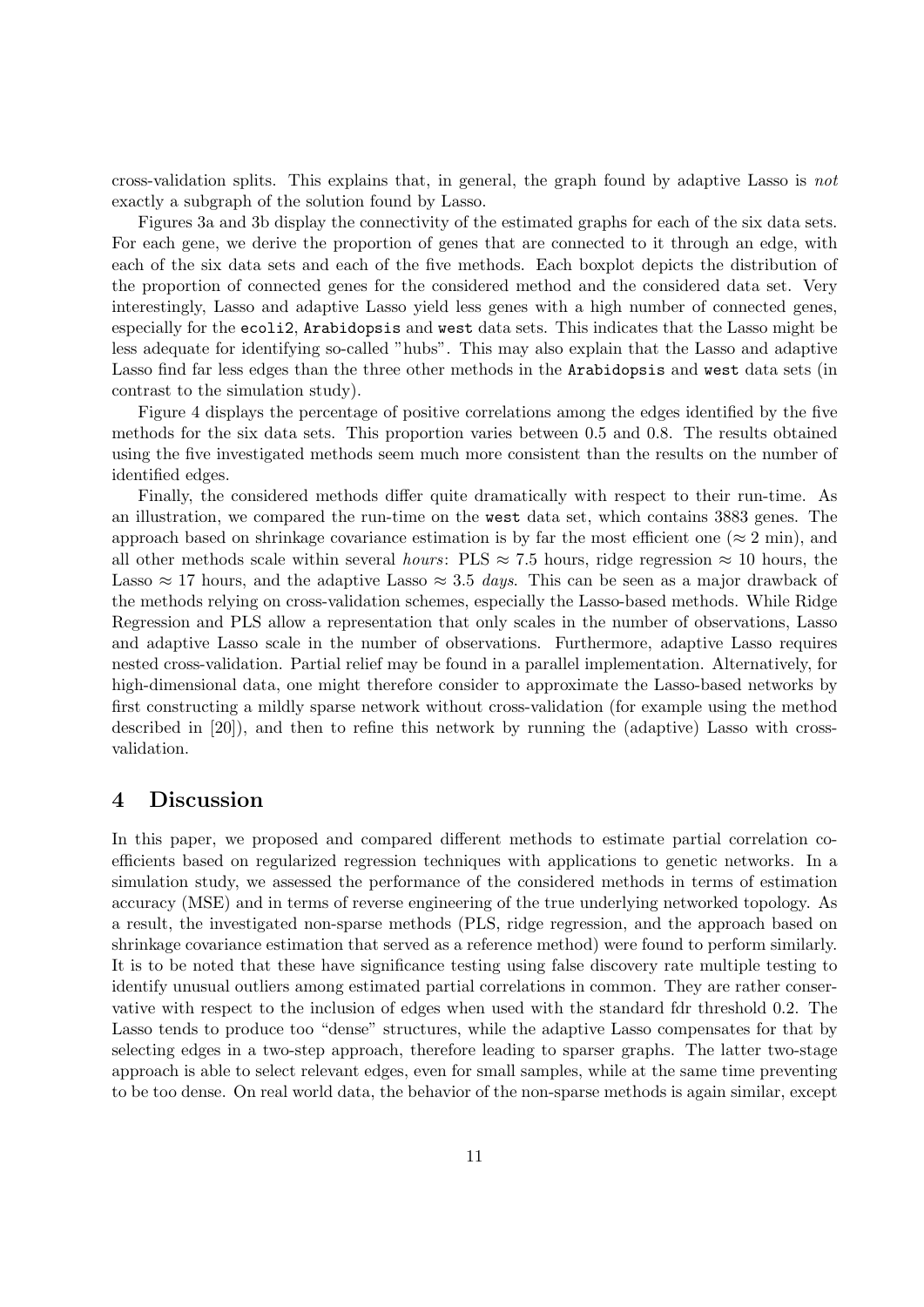that PLS is less conservative than ridge regression and the approach using a ridge-type shrinkage covariance estimator. A remarkable difference with respect to the different data sets is the behavior of the Lasso and the adaptive Lasso on the t.cell data sets. In contrast to the four other data sets, the t.cell data include replications, thus violating the assumption of independent samples. Consequently, the (adaptive) Lasso does not handle the underlying data structure correctly, while empirical null modeling seems to account for the decreased "effective" sample size in an implicit way.

Note that all investigated methods require the specification of tuning parameters that need to be optimized based on the available data. The choice of the model selection criterion itself strongly influences the results of the methods  $[2]$ , especially for small n. As an example, the model selection procedure introduces a substantial amount of variation for the Lasso and the adaptive Lasso. In the real world study, we estimate the two graphs on two different random cross-validation splits, which leads to an overlap of only  $88.4\%$  on the west data, although the adaptive Lasso graph is defined as a subgraph of the Lasso graph. Hence, tuning parameters should be given much attention in future research when new methods are developed. Moreover, setting the parameters to fixed values without proper selection procedure (such as cross-validation) and just because they "yield nice results" is an incorrect and biased strategy which may favor the proposed novel method. Furthermore, from a computational point of view, a major strength of the approach using a ridge-type covariance estimator is that the optimal amount of regularization can be estimated from the data using an analytic formula, thus making time-consuming cross-validation procedures unnecessary.

We want to emphasize that there are interesting alternatives for the detection of significant edges that do not depend on sparsity penalties or testing based on local false discovery rates. For instance, Reverter & Chan [25] propose information theoretic measures for the reconstruction of gene co-expression networks. The comparative performance of these methods and their connections to the approaches investigated above may be explored in future research.

Finally, the methods discussed in this paper can potentially be used for detecting causal interactions [1, 22]. For instance, in the presence of longitudinal data, Arnold. et.al. [1] propose to identify the direction of interactions between variables by investigating partial correlations between time-shifted copies of the variables. Amongst others, they propose to estimate these partial correlations using Lasso regression, but other regression methods might be promising alternatives.

## 5 Available Software

The regularized estimation of partial correlations and the construction of gene association networks with (adaptive) Lasso, ridge regression and PLS have been implemented in the R package parcor [17] which is available from the CRAN repository http://cran.r-project.org/. The package relies heavily on the lars package [12]. For assigning statistical significance to the edges in the network, we used the fdrtool package [39]. An executable sheet for the simulations can be downloaded<sup>1</sup>.

#### Authors' contribution

NK and ALB initiated the study. NK wrote the initial version of the manuscript. JS and NK implemented the R package, NK and ALB performed the analyses. All authors contributed to the

<sup>1</sup>http://ml.cs.tu-berlin.de/∼nkraemer/software.html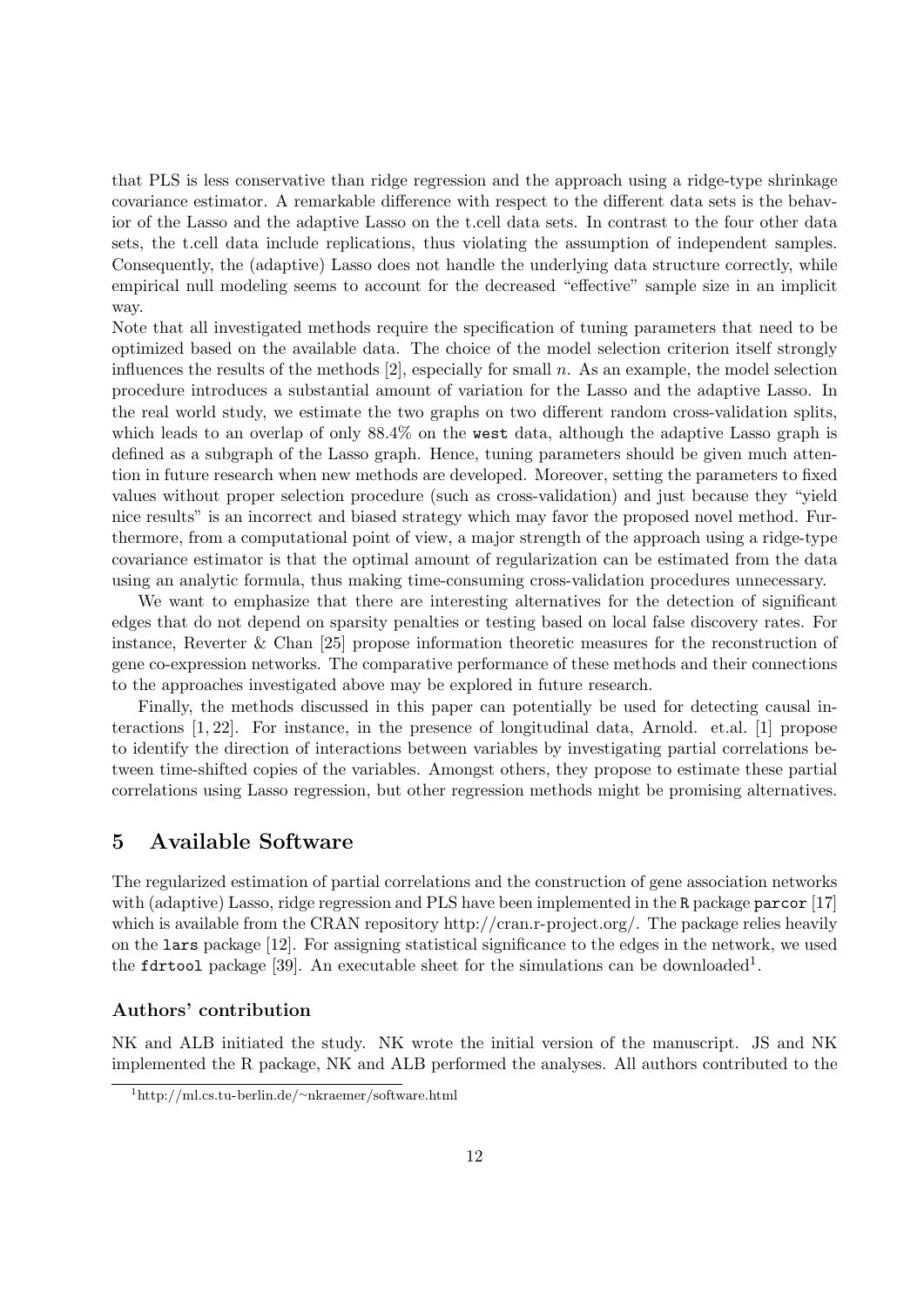concept and to the manuscript.

#### Acknowledgments

This work was supported in part by the BMBF grant FKZ 01-IS07007A (ReMind), and the FP7- ICT Programme of the European Community, under the PASCAL2 Network of Excellence, ICT-216886. Financial support from DSM Nutritional Products Ltd. (Basel, Switzerland) is gratefully acknowledged. We thank Lukas Meier and Mikio L. Braun for constructive comments on model selection, and Animesh Acharjee for helpful feedback on the R package "parcor".

#### References

- [1] A. Arnold, Y. Liu, and N. Abe, Temporal Causal Modeling with Graphical Granger Methods, Proceedings of the Thirteenth ACM SIGKDD International Conference on Knowledge Discovery and Data Mining,, 2007.
- [2] A. L. Boulesteix, A. Kondylis, and N. Krämer, *Comment on: Augmenting the bootstrap to* analyze high dimensional genomic data, TEST 17 (2008), 31–35.
- [3] A.-L. Boulesteix and K. Strimmer, Partial Least Squares: a Versatile Tool for the Analysis of High-Dimensional Genomic Data, Briefings in Bioinformatics 8 (2007), no. 1, 32–44.
- [4] Anne-Laure Boulesteix, Sophie Lambert-Lacroix, Julie Peyre, and Korbinian Strimmer, plsgenomics: Pls analyses for genomics, 2007, R package version 1.2-2.
- [5] L. Breiman, Bagging predictors, Machine Learning 24 (1996), 123–140.
- [6] H. Chun and S. Keles, Sparse partial least squares for simultaneous dimension reduction and variable selection., Journal of the Royal Statistical Society (2009), to appear.
- [7] A. d'Aspremont, O. Banerjee, and L. El Ghaoui, First-Order Methods for Sparse Covariance Selection, SIAM Journal on Matrix Analysis and its Applications 30 (2008), no. 1, 56–66.
- [8] A. Dobra, C. Hans, B. Jones, J.R. Nevins, G. Yao, and M. West, Sparse Graphical Models for Exploring Gene Expression Data, Journal of Multivariate Analysis 90 (2004), no. 1, 196–212.
- [9] B. Efron, Large-Scale Simultaneous Hypothesis Testing: the Choice of a Null Hypothesis, Journal of the American Statistical Association 99 (2004), 96–104.
- [10] J. Friedman, T. Hastie, and R. Tibshirani, Sparse Inverse Covariance Estimation with the Graphical Lasso, Biostatistics 9 (2008), no. 3, 432–441.
- [11] N. Friedman, Inferring Cellular Networks using Probabilistic Graphical Models, Science 303 (2004), no. 5659, 799–805.
- [12] Trevor Hastie and Brad Efron, lars: Least angle regression, lasso and forward stagewise, 2007, R package version 0.9-7.
- [13] A.E. Hoerl and R.W. Kennard, Ridge Regression: Biased Estimation for Nonorthogonal Problems, Technometrics 42 (2000), no. 1, 80–86.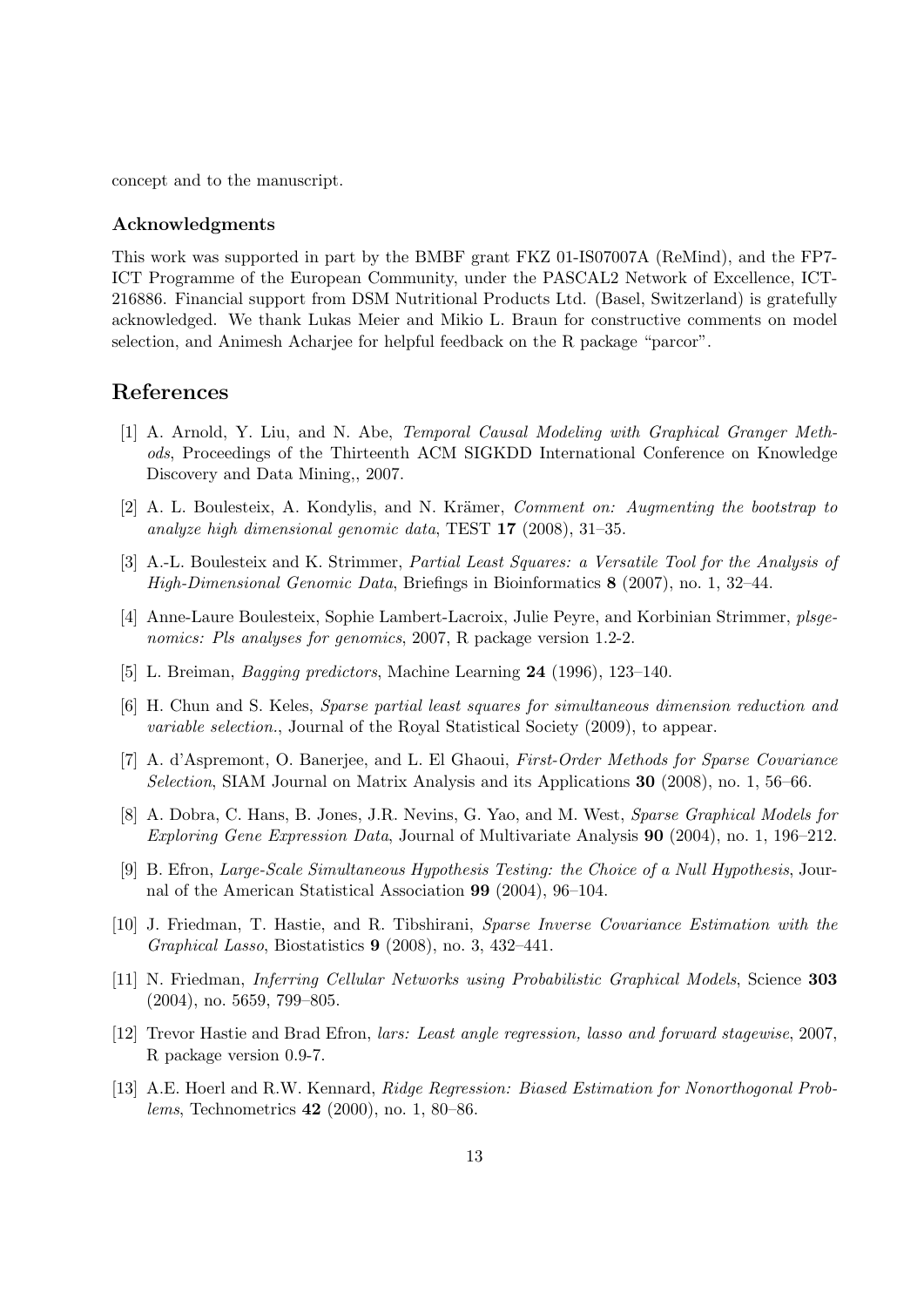- [14] K.C. Kao, Y.L. Yang, R. Boscolo, C. Sabatti, V. Roychowdhury, and J.C. Liao, Transcriptomebased Determination of Multiple Transcription Regulator Activities in Escherichia Coli by Using Network Component Analysis, Proceedings of the National Academy of Sciences 101 (2004), no. 2, 641–646.
- [15] N. Krämer, On the Peaking Phenomenon in Model Selection for the Lasso, preprint, available at http://arxiv.org, 2009.
- [16] N. Krämer and M. L. Braun, *Kernelizing PLS, Degrees of Freedom, and Efficient Model Selec*tion, Proceedings of the 24th International Conference on Machine Learning (Z. Ghahramani, ed.), 2007, pp. 441–448.
- [17] Nicole Krämer and Juliane Schäfer, parcor: estimation of partial correlations based on reqularized regression, 2009, R package version 0.1.
- [18] H. Li and J. Gui, Gradient Directed Regularization for Sparse Gaussian Concentration Graphs, with Applications to Inference of Genetic Networks, Biostatistics 7 (2008), no. 2, 302–317.
- [19] S. Ma, Q. Gong, and H. J. Bohnert, An Arabidopsis Gene Network Based on the Graphical Gaussian Model, Genome Research 17 (2007), 1614–1625.
- [20] N. Meinshausen and P. Bühlmann, *High Dimensional Graphs and Variable Selection with the* Lasso, Annals of Statistics 34 (2006), no. 3, 1436–1462.
- [21] Rainer Opgen-Rhein and Korbinian Strimmer., longitudinal: Analysis of multiple time course data, 2008, R package version 1.1.4.
- [22] Jean-Philippe Pellet and André Elisseeff, A partial correlation-based algorithm for causal structure discovery with continuous variables, Advances in Intelligent Data Analysis VII, 7th International Symposium on Intelligent Data Analysis (M. R. Berthold, J. Shawe-Taylor, and N. Lavrac, eds.), 2007, pp. 229–239.
- [23] V. Pihur, S. Datta, and S. Datta, Reconstruction of Genetic Association Networks from Microarray Data, Bioinformatics  $24$  (2008), no. 4, 561–568.
- [24] C. Rangel, J. Angus, Z. Ghahramani, M. Lioumi, E. Sotheran, A. Gaiba, D.L. Wild, and F. Falciani, Modeling T-cell Activation using Gene Expression Profiling and State-Space Models, Bioinformatics 20 (2004), 1361–1372.
- [25] A. Reverter and E.K.F Chan, Combining Partial Correlation and an Information Theory Approach to the Reversed-engineering of Gene Co-expression Networks, Bioinformatics (2008), doi:10.1093/bioinformatics/btn482.
- [26] R. Rosipal and N. Krämer, Overview and Recent Advances in Partial Least Squares, Subspace, Latent Structure and Feature Selection Techniques, Lecture Notes in Computer Science, Springer, 2006, pp. 34–51.
- [27] R. Rosipal and L.J. Trejo, Kernel Partial Least Squares Regression in Reproducing Kernel Hilbert Spaces, Journal of Machine Learning Research 2 (2001), 97–123.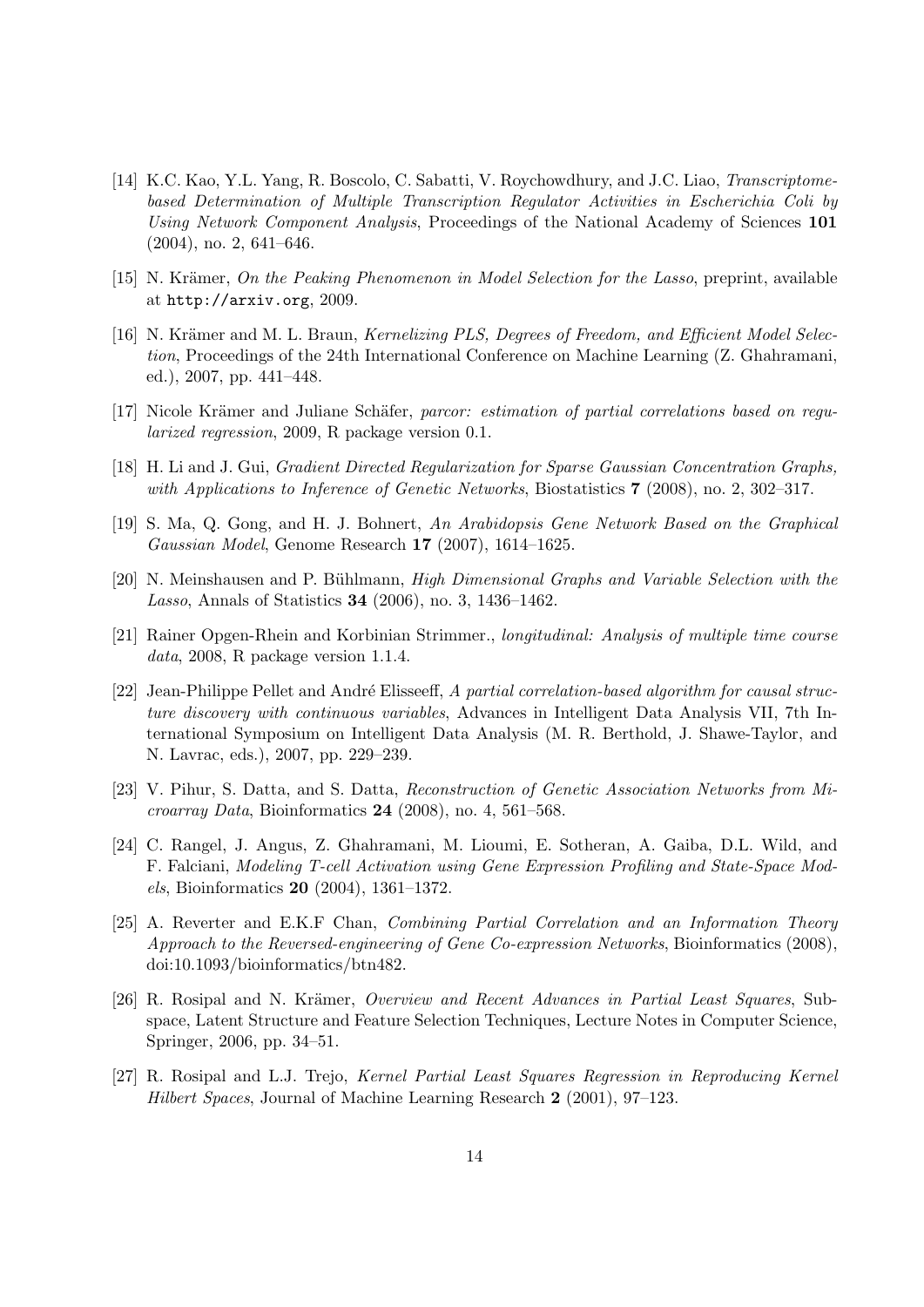- [28] A. Rothman, P. Bickel, E. Levina, and J. Zhu, Sparse Permutation Invariant Covariance Estimation, Electronic Journal of Statistics 2 (2008), 494–515.
- [29] H. Saigo, N. Krämer, and K. Tsuda, *Partial Least Squares Regression for Graph Mining*, 14th International Conference on Knowledge Discovery and Data Mining (KDD2008), 2008, pp. 578–586.
- [30] J. Schäfer, Comments on: Augmenting the Bootstrap to Analyze High Dimensional Genomic Data, TEST 17 (2008), no. 1, 28–30.
- [31] J. Schäfer, R. Opgen-Rhein, and K. Strimmer, Reverse Engineering Genetic Networks using the GeneNet Package, R News  $5/6$  (2006), 50-53.
- [32] J. Schäfer and K. Strimmer, A Shrinkage Approach to Large-Scale Covariance Matrix Estimation and Implications for Functional Genomics, Statistical Applications in Genetics and Molecular Biology 4 (2005), 32.
- [33] J. Schäfer and K. Strimmer, An Empirical Bayes Approach to Inferring Large-Scale Gene Association Networks, Bioinformatics 21 (2005), 754–764.
- [34] W. Schmidt-Heck, R. Guthke, S. Toepfer, H. Reischer, K. Duerrschmid, and K. Bayer, Reverse engineering of the stress response during expression of a recombinant protein, EUNITE 2004 European Symposium on Intelligent Technologies, Hybrid Systems and their Implementation on Smart Adaptive Systems, 2004, pp. 407–441.
- [35] J. E. Schmitt, R. K. Lenroot, G. L. Wallace, S. Ordaz, K. N. Taylor, N. Kabani, D. Greenstein, J. P. Lerch, K. S. Kendler, M. C. Neale, and J. N. Giedd, Identification of Genetically Mediated Cortical Networks: A Multivariate Study of Pediatric Twins and Siblings, Cerebral Cortex 18 (2008), no. 8, 1737–1747.
- [36] S.M. Smith, D.C. Fulton, T. Chia, D. Thorneycroft, A. Chapple, H. Dunstan, C. Hylton, S.C. Zeeman, and A.M. Smith, Diurnal Changes in the Transcriptome Encoding Enzymes of Starch Metabolism Provide Evidence for Both Transcriptional and Posttranscriptional Regulation of Starch Metabolism in Arabidopsis Leaves 1, Plant Physiology 136 (2004), no. 1, 2687–2699.
- [37] K. Strimmer, A Unified Approach to False Discovery Rate Estimation, BMC Bioinformatics 9 (2008), 303.
- [38] Comments on: Augmenting the Bootstrap to Analyze High Dimensional Genomic Data, TEST 17 (2008), no. 1, 25–27.
- [39]  $\_\_\_\$ , fdrtool: a versatile R package for estimating local and tail area-based false discovery rates, Bioinformatics 24 (2008), 1461–1462.
- [40] A. Tenenhaus, V. Guillemot, X. Gidrol, and V. Frouin, Gene Association Networks from Microarray Data using a Regularized Estimation of Partial Correlation based on PLS Regression, IEEE Transactions on Computational Biology and Bioinformatics to appear (2008).
- [41] R. Tibshirani, Regression Shrinkage and Selection via the Lasso, Journal of the Royal Statistical Society, Series B 58 (1996), no. 1, 267–288.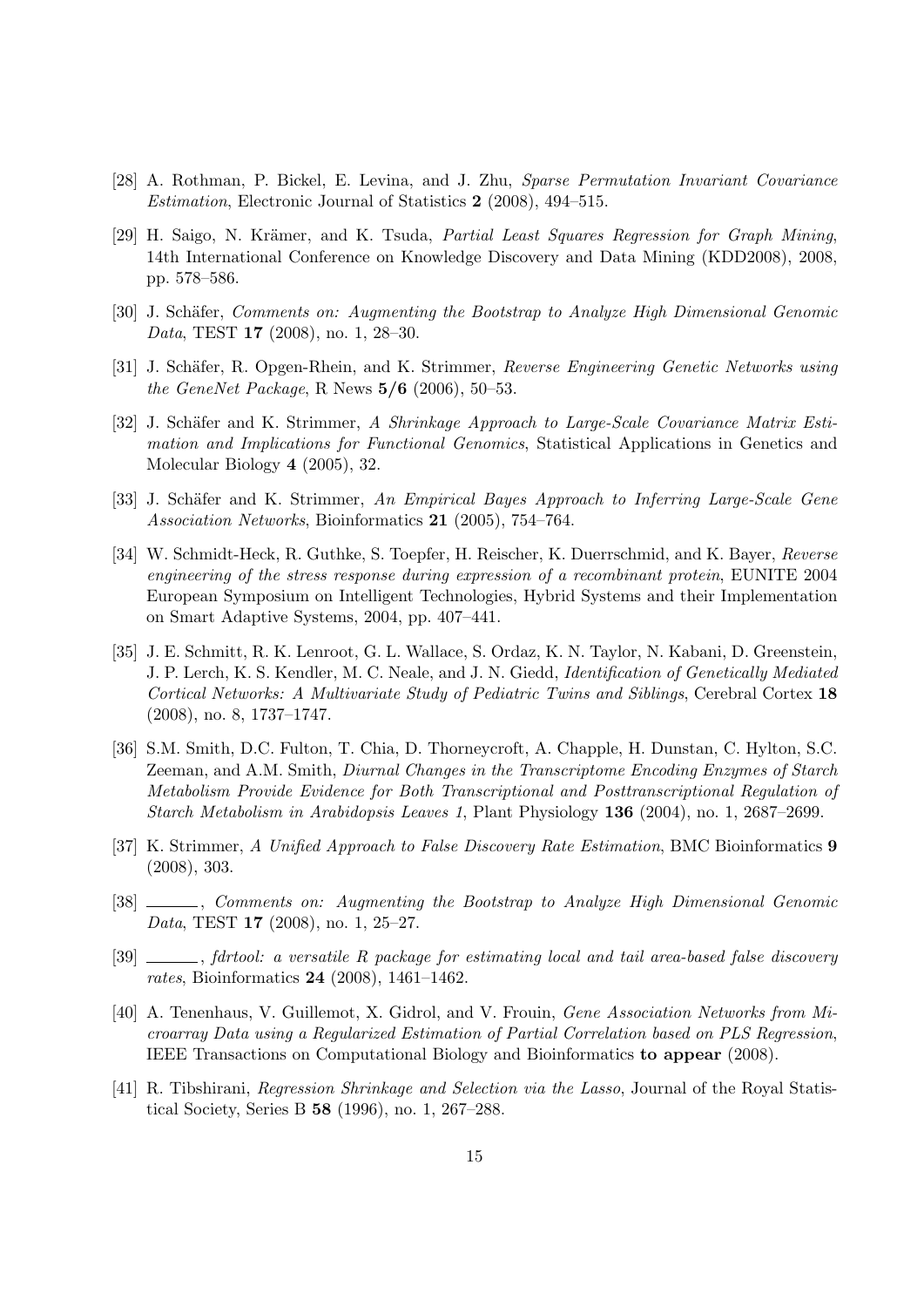- [42] S. Tyekucheva and F. Chiaromonte, Augmenting the Bootstrap to Analyze High Dimensional Genomic Data, TEST 17 (2008), no. 1, 1–18.
- [43] M. West, C. Blanchette, H. Dressman, E. Huang, S. Ishida, R. Spang, H. Zuzan, J.A. Olson Jr, J.R. Marks, and J.R. Nevins, Predicting the Clinical Status of Human Breast Cancer by using Gene Expression Profiles, Proceedings of the National Academy of Sciences 98 (2001), no. 2, 11462–11467.
- [44] J. Whittaker, Graphical Models in Applied Multivariate Statistics, Wiley New York, 1990.
- [45] D.M. Witten and R. Tibshirani, Covariance-regularized regression and and classification for high-dimensional problems, Journal of Royal Statistical Society, Series B, to appear.
- [46] H. Wold, Path Models with Latent Variables: The NIPALS Approach, Quantitative Sociology: International Perspectives on Mathematical and Statistical Model Building (H. M. Blalock et al., ed.), Academic Press, 1975, pp. 307–357.
- [47] S. Wold, H. Ruhe, H. Wold, and W. J. Dunn, III, The Collinearity Problem in Linear Regression. The Partial Least Squares (PLS) Approach to Generalized Inverses, SIAM Journal of Scientific and Statistical Computations 5 (1984), 735–743.
- [48] M. K. S. Yeung, J. Tegnér, and J. J. Collins, Reverse Engineering Gene Networks using Singular Value Decomposition and Robust Regression, Proceedings of the National Academy of Sciences 99 (2002), no. 9, 6163–6168.
- [49] M. Yuan, Efficient Computation of  $\ell_1$  Regularized Estimates in Gaussian Graphical Models, Journal of Computational and Graphical Statistics 17 (2008), no. 4, 809–826.
- [50] M. Yuan and Y. Lin, Model Selection and Estimation in the Gaussian Graphical Model, Biometrika 94 (2007), no. 1, 19–35.
- [51] S. Zhou, S. van de Geer, and P. Bühlmann, Adaptive lasso for high dimensional regression and gaussian graphical modeling, Preprint, arXiv:0903.2515v1 (2009).
- [52] H. Zou, The Adaptive Lasso and its Oracle Properties, Journal of the American Statistical Association 101 (2006), no. 476, 1418–1429.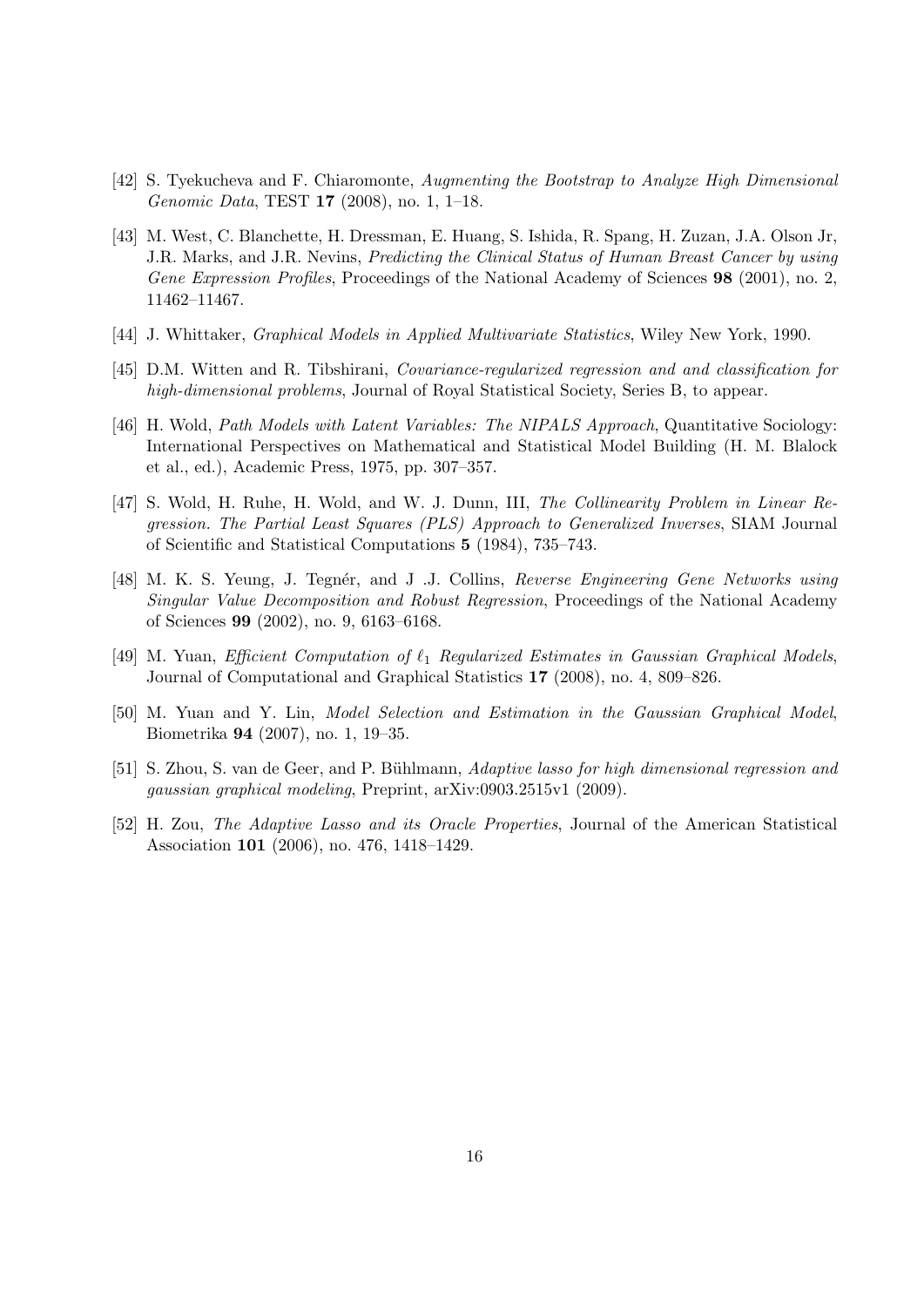## Figures

#### Figure 1a - MSE, number of edges, power and TDR

Mean squared error, number of selected edges, power and true discovery rate (TDR) for the various methods PLS, ridge regression, the approach based on shrinkage covariance estimation, Lasso, and adaptive Lasso.

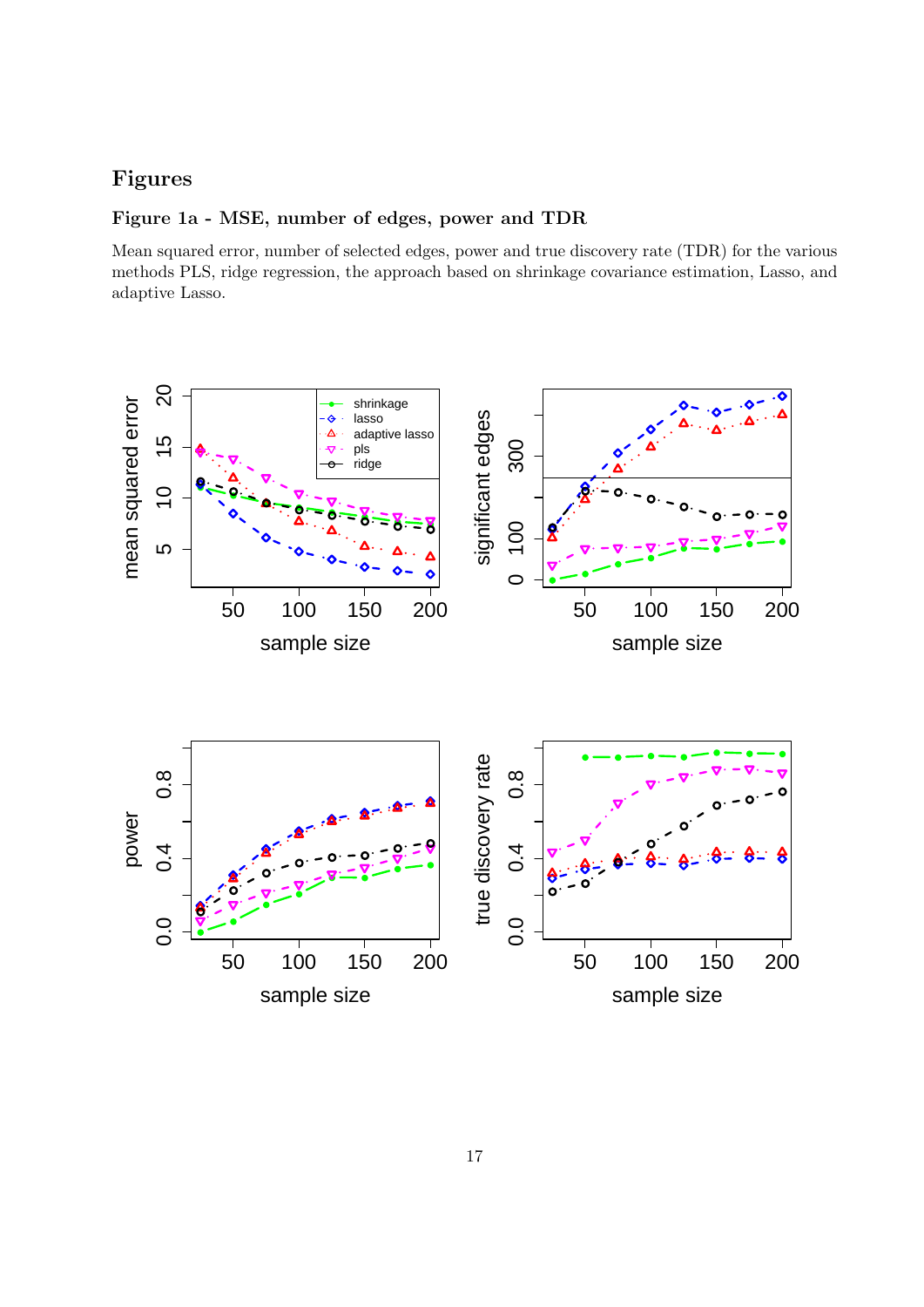## Figure 1b - ROC curves

ROC curves obtained by varying the fdr-threshold for PLS, Ridge Regression and Shrinkage. The sensitivity and specificity of Lasso and Adaptive Lasso are represented by a point.







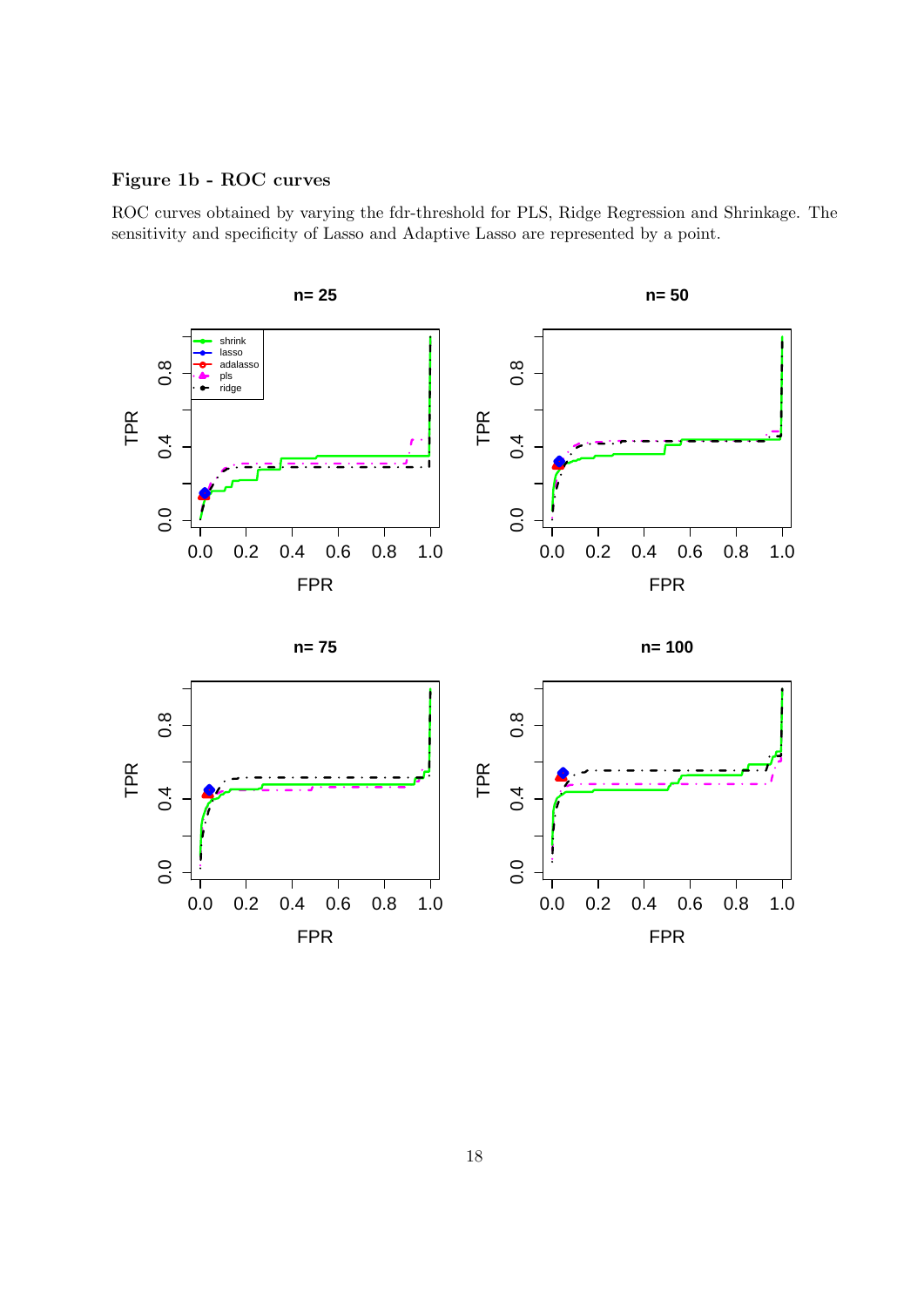## Figure 1b - ROC curves

ROC curves obtained by varying the fdr-threshold for PLS, Ridge Regression and Shrinkage. The sensitivity and specificity of Lasso and Adaptive Lasso are represented by a point.







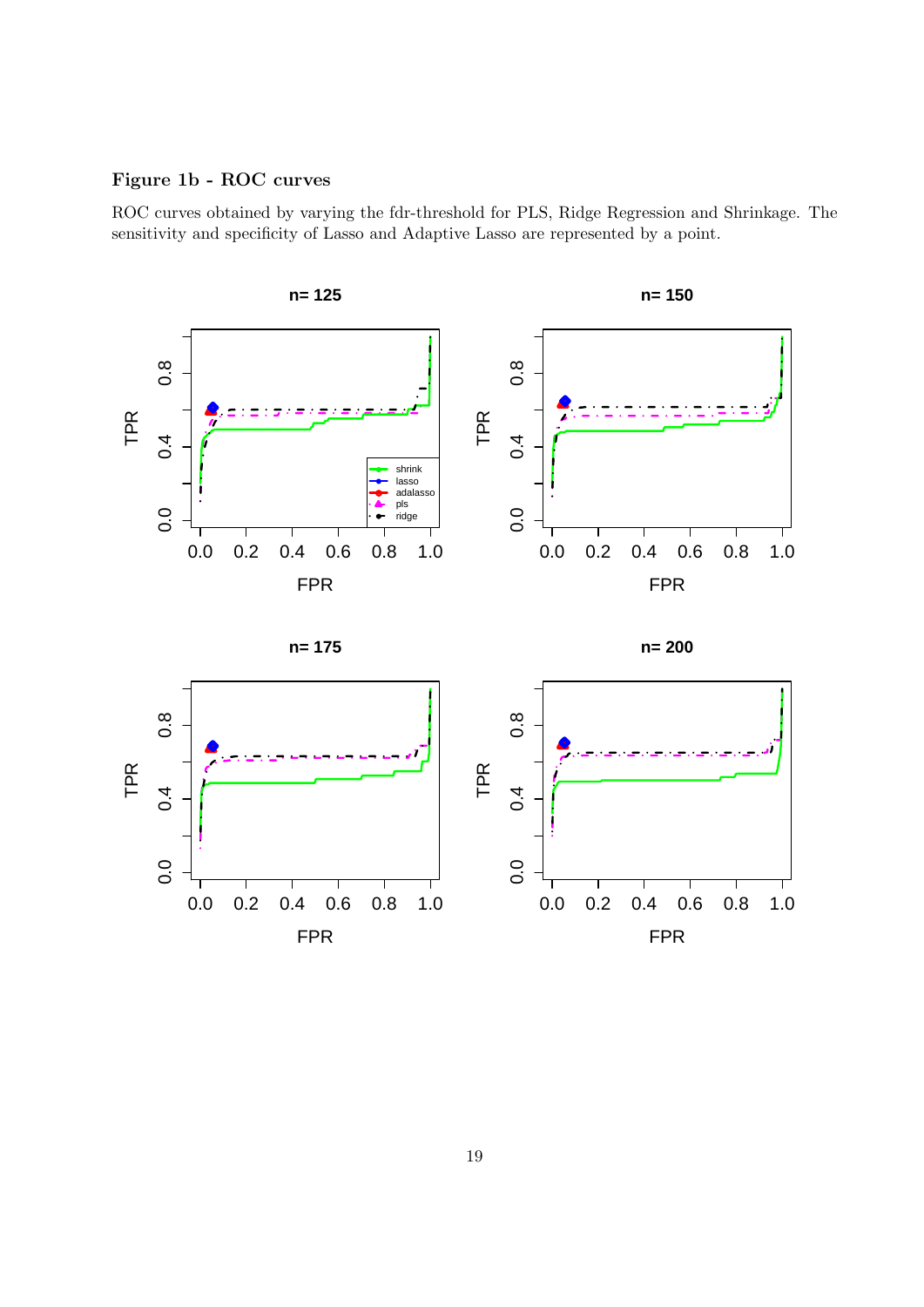

Figure 2a - Proportion of selected edges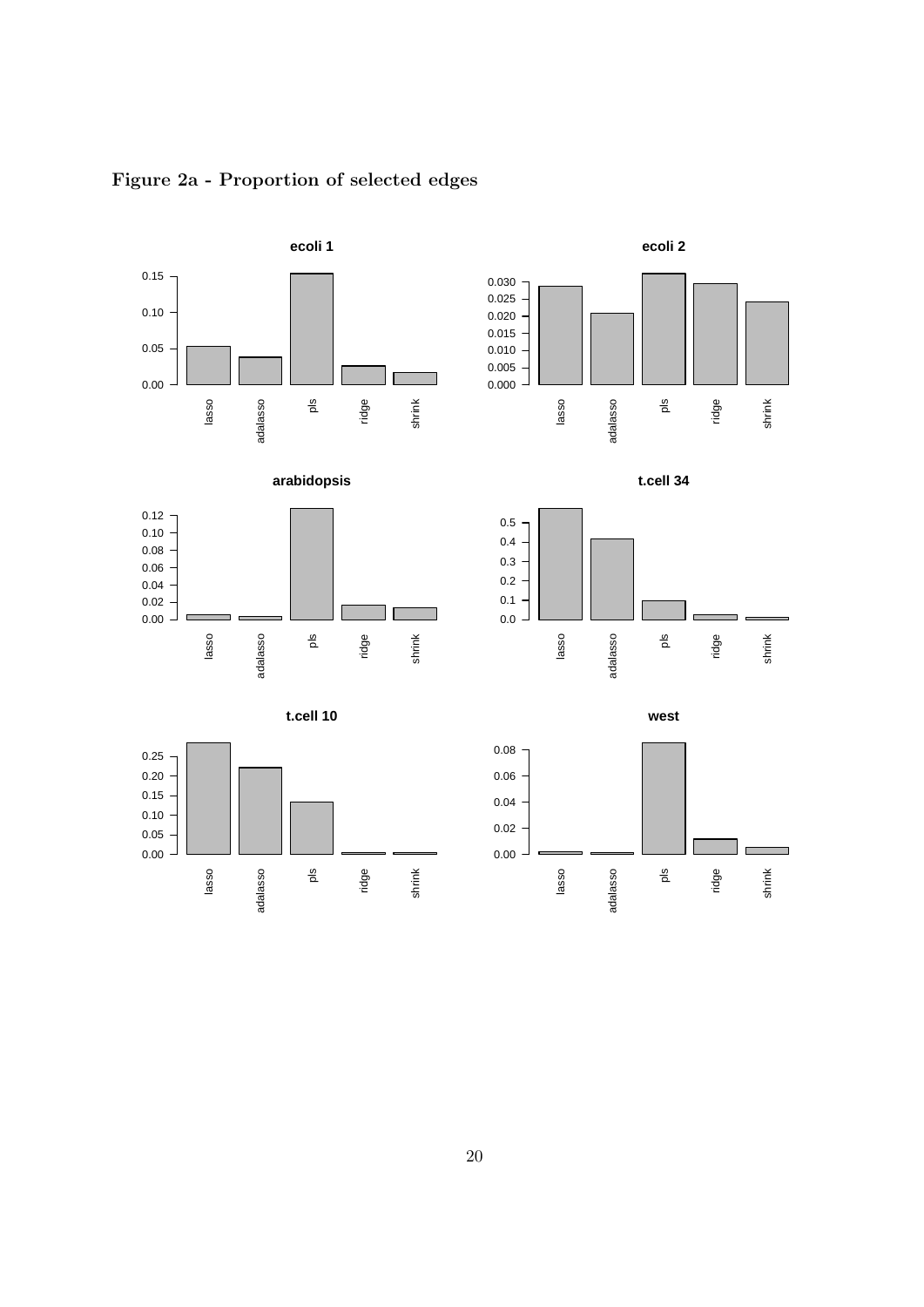

## Figure 2b - Proportion of selected edges without PLS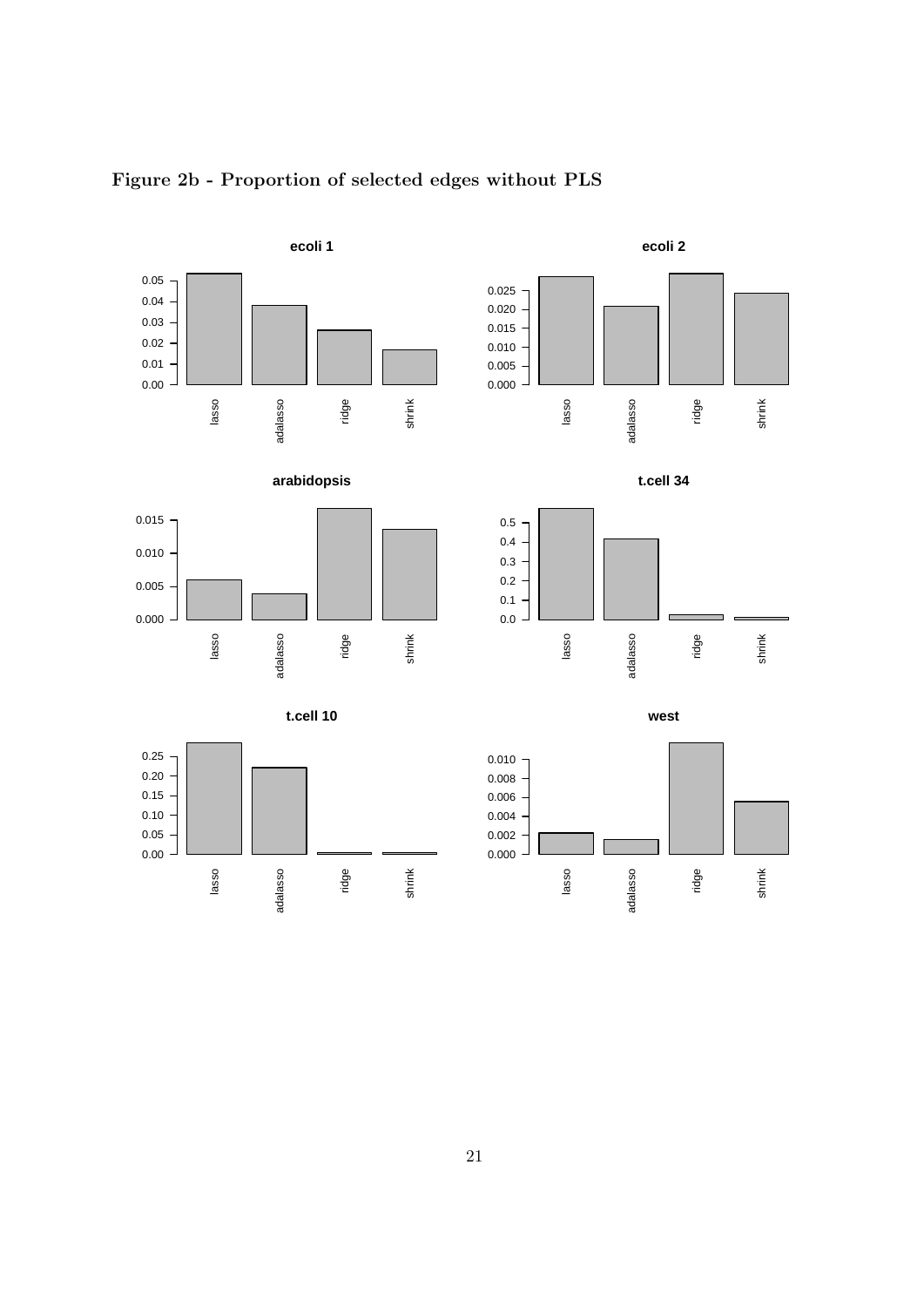

Figure 3a - Connectivity: Proportion of connected genes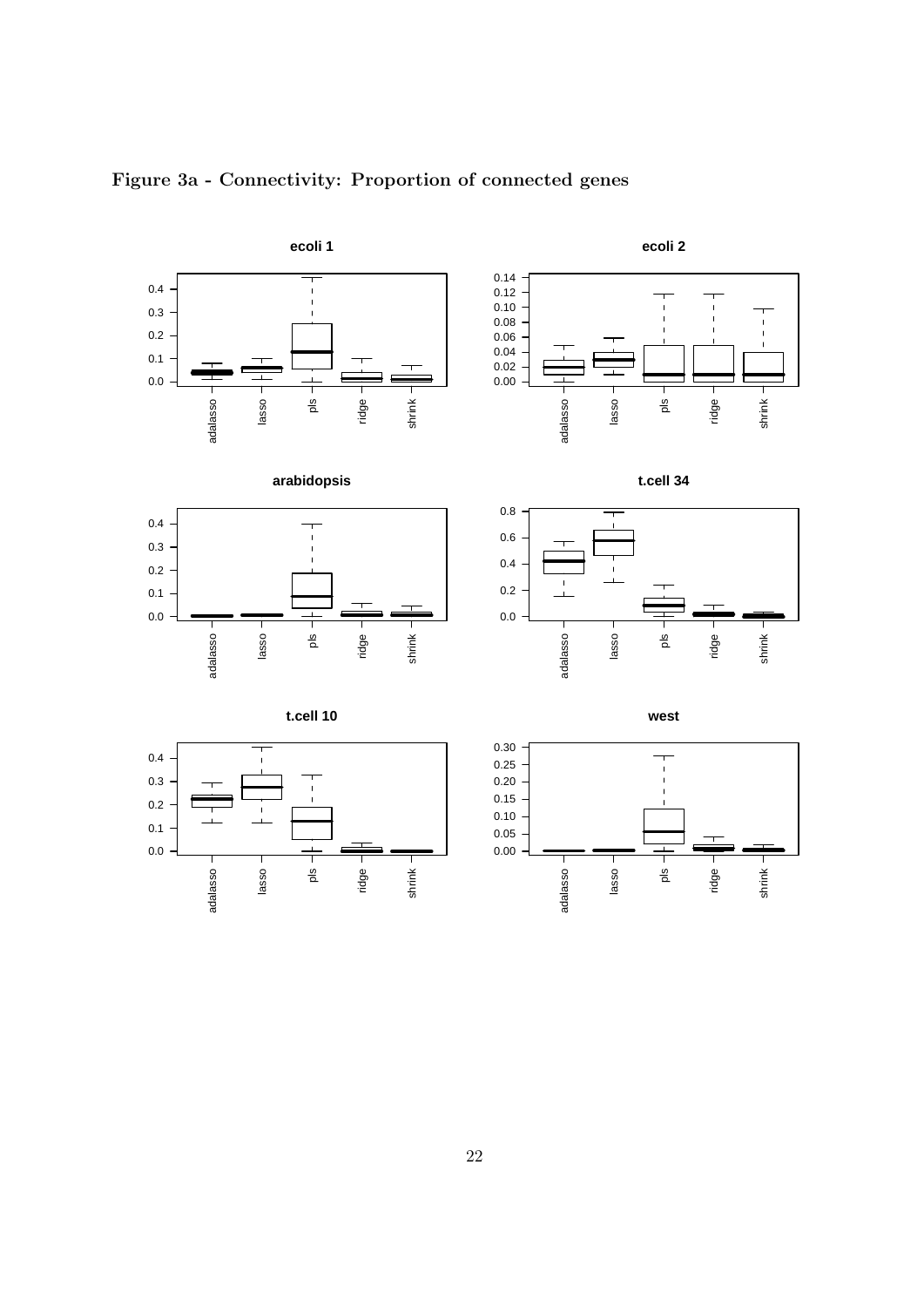

Figure 3b - Connectivity: Proportion of connected genes without PLS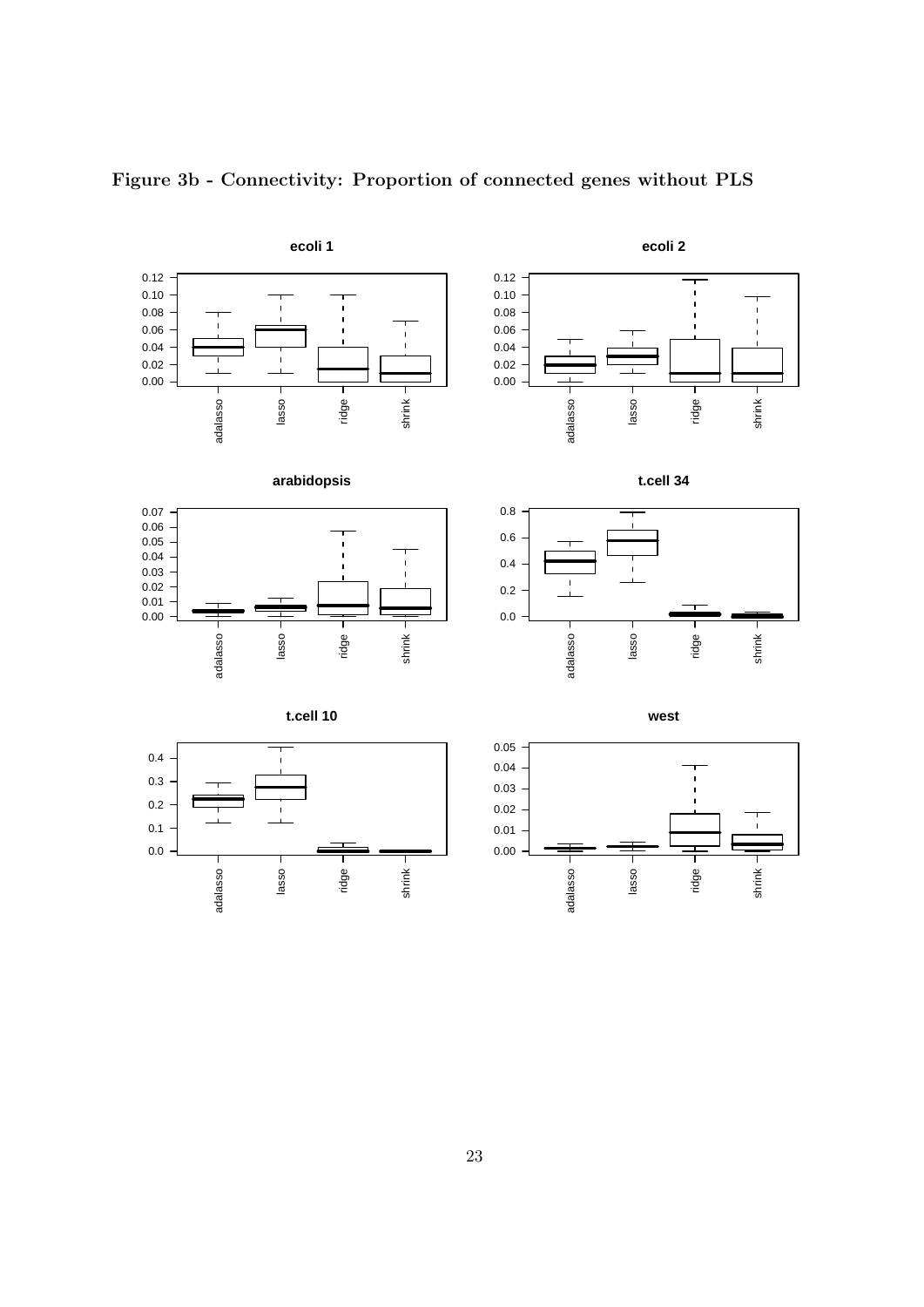

## Figure 4 - Percentage of positive correlations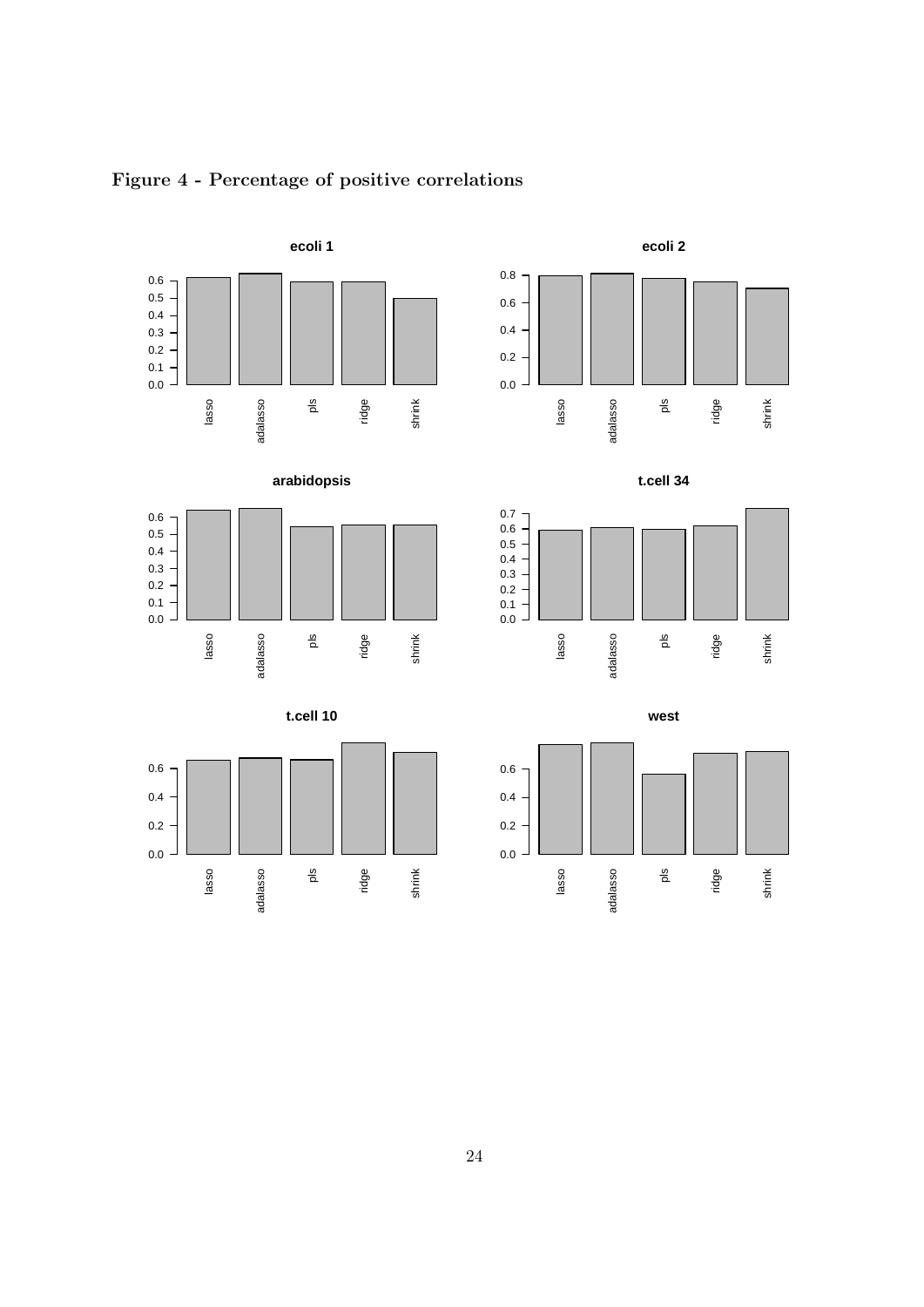## Tables

## Table 1 - Overview of the methods

Characteristics of the five methods considered in this study: (1) shrinkage estimator of the covariance (shrink), (2) PLS regression (pls), (3) Ridge Regression (ridge), (4) Lasso regression (lasso), (5) Adaptive Lasso (adalasso). 2nd column: Type of the method (inversion of a regularized estimate of the covariance matrix or regression-type method). 3rd column: Parameter determining the amount of regularization. 4th column: Method used to choose this(these) parameter(s). 5th column: Method used to decide whether two genes should be edge-connected.

| Method   | type                                        | parameter(s)                    | choice           | edge if            |
|----------|---------------------------------------------|---------------------------------|------------------|--------------------|
| shrink   | regularized estimation<br>of the covariance | shrinkage intensity $\lambda$   | analytic         | fdr $< 0.2$        |
| pls      | regression                                  | number of components $m$        | CV               | fdr $< 0.2$        |
| ridge    | regression                                  | penalty $\lambda$               | CV               | fdr $< 0.2$        |
| lasso    | regression                                  | penalty $\lambda$               | CV               | $\rho_{ij} \neq 0$ |
| adalasso | regression                                  | penalty $\lambda$ ( $\times$ 2) | nested CV $(x2)$ | $\rho_{ij} \neq 0$ |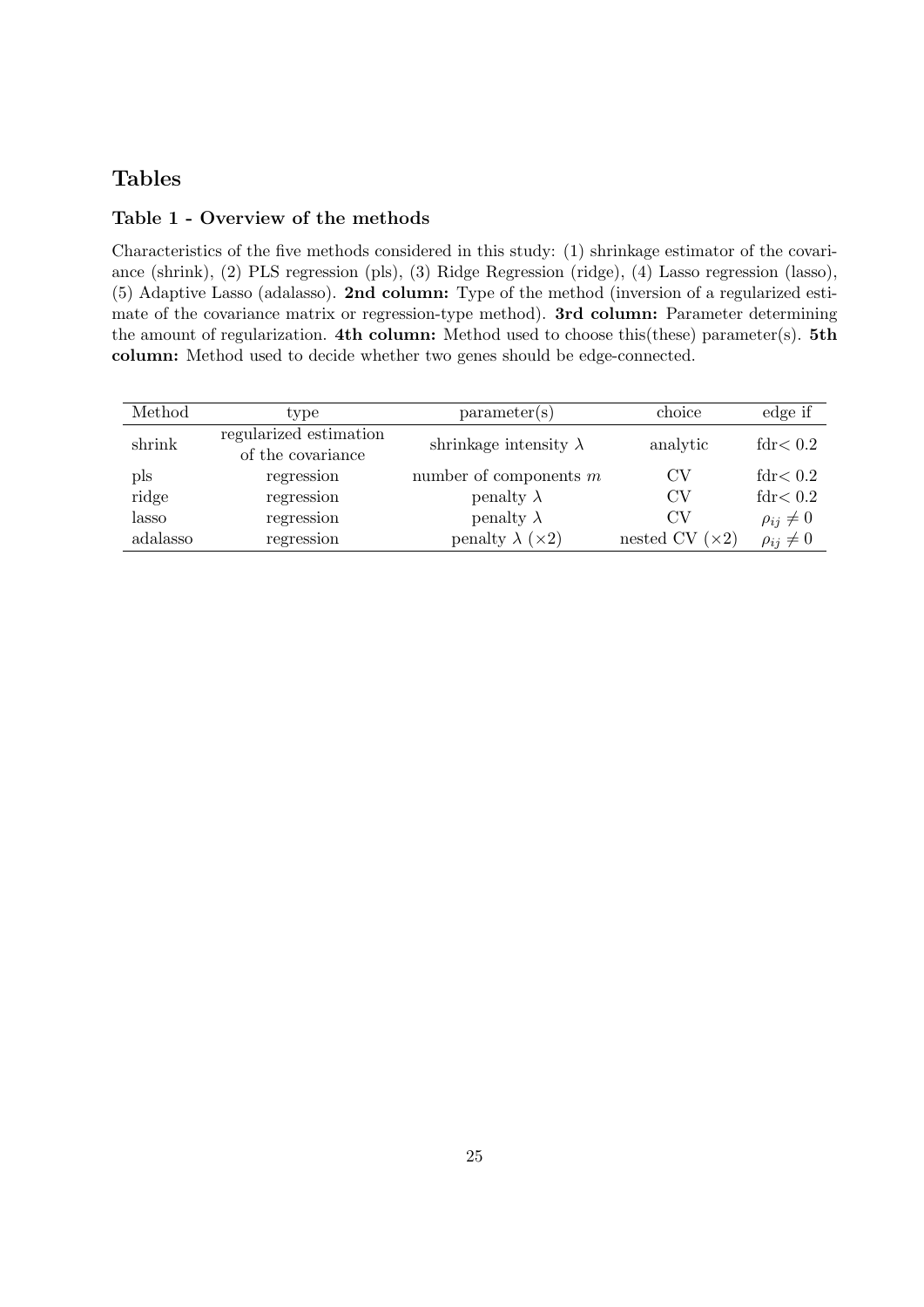Table 2 - Size of the data sets

| data set       | arrays | genes | time series            | repeated               | size of    |                                 |
|----------------|--------|-------|------------------------|------------------------|------------|---------------------------------|
|                |        |       |                        | measurements           | full graph | Availability                    |
| ecoli1         | 23     | 100   | yes                    | $\mathbf{n}$           | 4950       | R package plsgenomics $[4]$     |
| ecoli2         |        | 102   | yes                    | $\mathbf{n}$           | 5 1 5 1    | R package GeneNet [31]          |
| ara            | 22     | 800   | yes                    | $\mathbf{n}$           | 319600     | R package GeneNet               |
| $t.$ cell $10$ | 100    | 58    | yes                    | yes                    | 1653       | R package longitudinal $[21]$   |
| $t.$ cell $34$ | 340    | 58    | yes                    | yes                    | 1653       | R package longitudinal          |
| west           | 49     | 3883  | $\mathop{\mathrm{no}}$ | $\mathbf{n}\mathbf{o}$ | 7536903    | http://strimmerlab.org/data.htm |